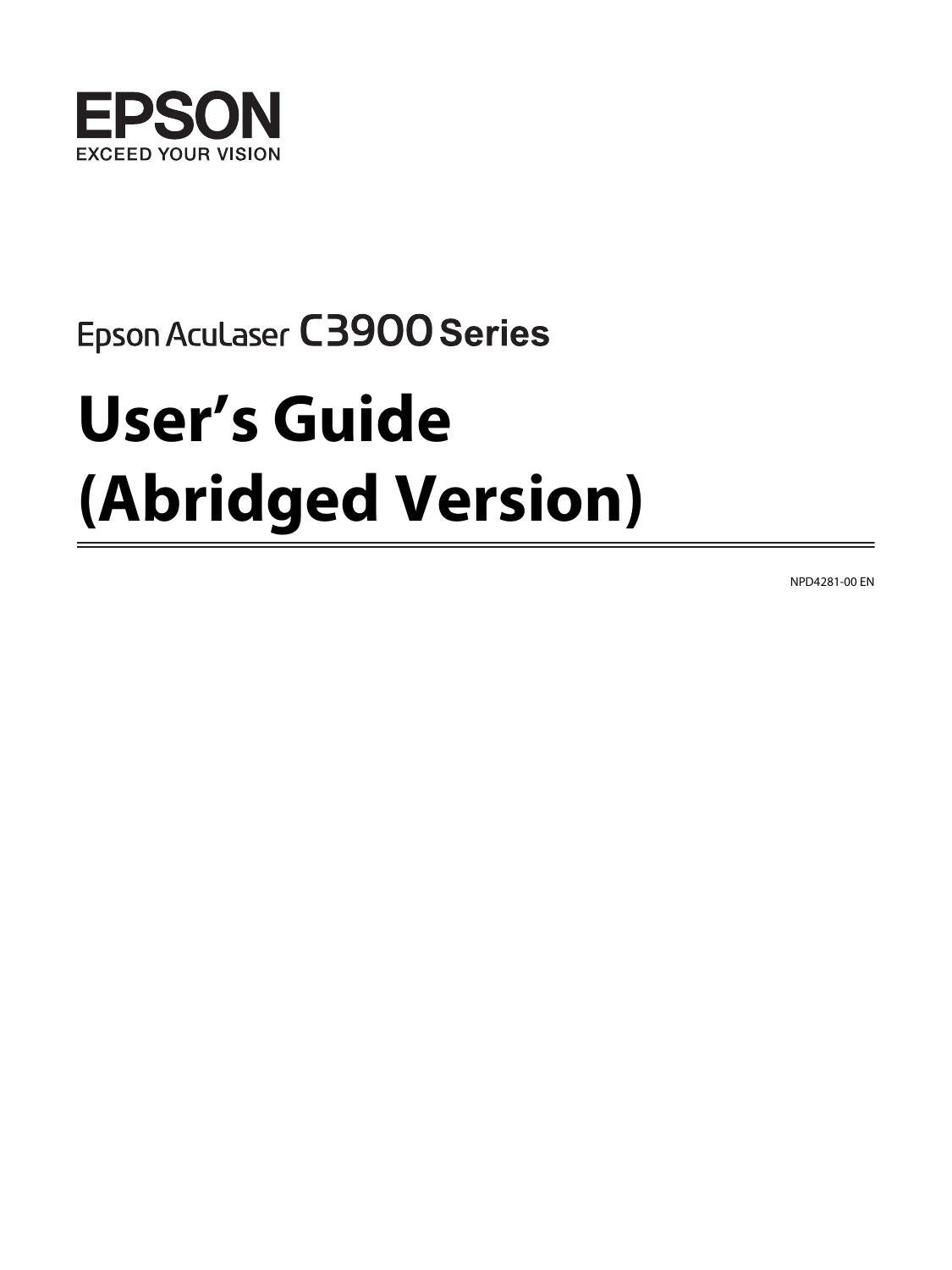## **About This Manual**

This manual is an abridged version of the User's Guide.

See the table below for information about the contents of the User's Guide and the parts excerpted from the User's Guide.

To read the User's Guide in different languages, start the installer from the Software Disc and select the language you want.

## **Contents of the User's Guide and the parts that have been excerpted**

| Chapter |                                                        | <b>Description</b>                                                                                                                                                                                   |
|---------|--------------------------------------------------------|------------------------------------------------------------------------------------------------------------------------------------------------------------------------------------------------------|
| No.     | Title                                                  |                                                                                                                                                                                                      |
|         | Introduction                                           | Gives an overview of the printer, such as the names of the printer's parts and<br>system requirements.                                                                                               |
| 2       | Using the Printer Driver                               | Describes how to set up and use the printer driver.                                                                                                                                                  |
| 3       | Printer Control Panel and<br><b>Configuration Menu</b> | Describes the control panel and the settings for each menu. The abridged<br>version contains an excerpt on how to use the control panel from this<br>chapter. See "Printer Control Panel" on page 3. |
| 4       | <b>Memory Direct</b>                                   | Describes how to print from a USB memory device.                                                                                                                                                     |
| 5       | Media Handling                                         | Describes supported paper and how to load paper into the paper tray.                                                                                                                                 |
| 6       | Replacing Consumables and<br><b>Maintenance Parts</b>  | Describes how to replace consumables and maintenance parts. The<br>abridged version contains an excerpt from this chapter. See "Replacing<br>Consumables and Maintenance Parts" on page 6.           |
| 7       | Maintaining the Printer                                | Describes how to transport and clean the printer.                                                                                                                                                    |
| 8       | Troubleshooting                                        | Describes how to solve misfeeds and other problems and explains the error<br>messages.                                                                                                               |
| 9       | Installing Accessories                                 | Describes how to replace options.                                                                                                                                                                    |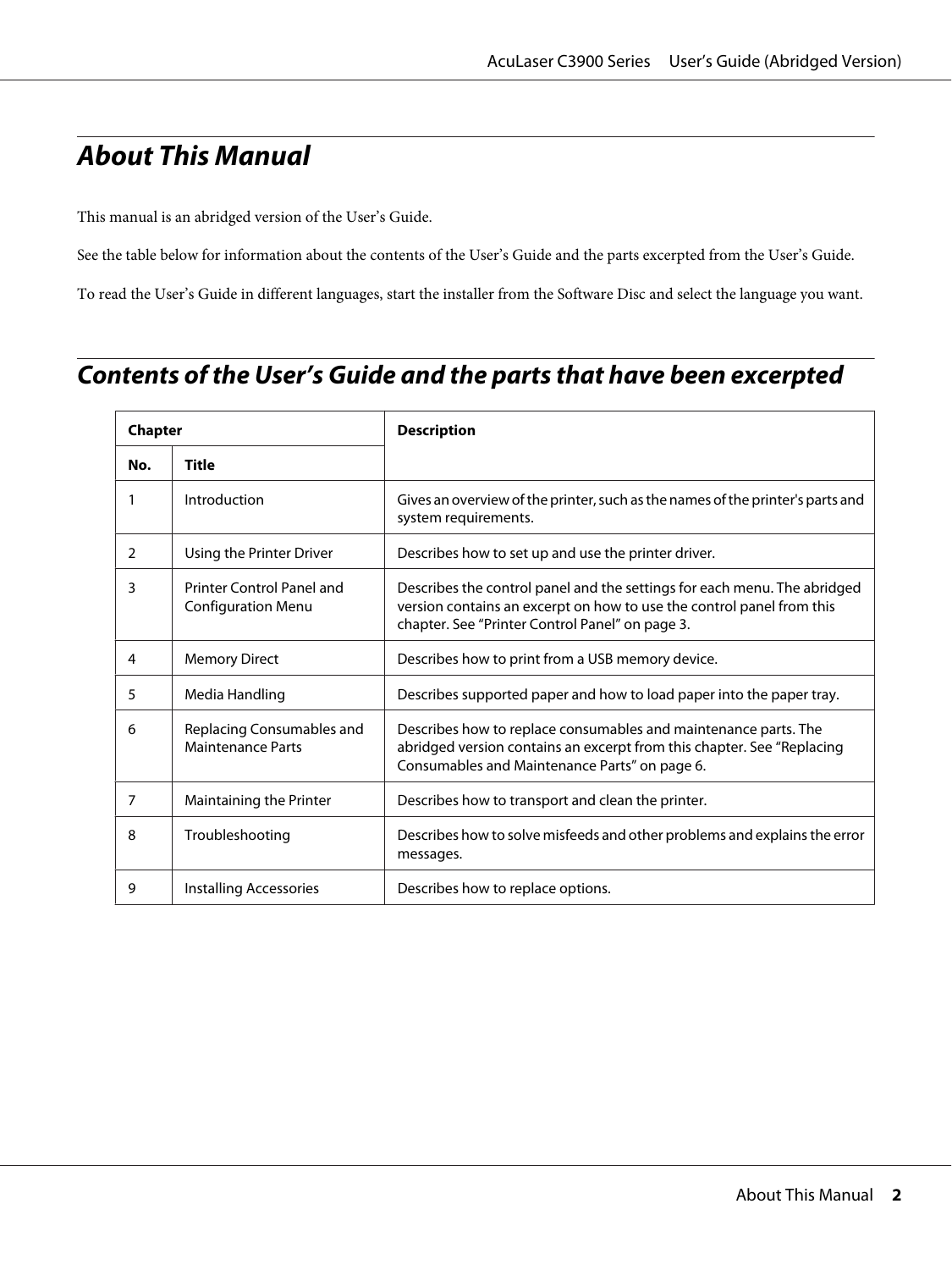## <span id="page-2-0"></span>**Printer Control Panel**

## **About the Control Panel**



## **Control Panel Indicators and Keys**

| No.           | Key                              | <b>Function</b>                                                                                                                                                                                                                                                                                                         |
|---------------|----------------------------------|-------------------------------------------------------------------------------------------------------------------------------------------------------------------------------------------------------------------------------------------------------------------------------------------------------------------------|
|               | Cancel                           | Press to cancel the setting that is currently displayed<br>ப<br>Cancels one or all print jobs that are currently being printed or processed:<br>⊔<br>1. Press the <b>Cancel</b> key.<br>2. Press the $\wedge$ or $\triangledown$ keys to select either CURRENT JOB or ALL JOBS.<br>3. Press the <b>Menu/Select</b> key. |
| $\mathcal{P}$ | $\star$<br>Menu<br><b>Select</b> | Enters the menu system<br>Moves down in the menu structure<br>□<br>Applies the selected setting<br>❏<br><b>MENU</b> appears in the message window<br>❏                                                                                                                                                                  |
| 3             |                                  | Moves up and down through menus, options, or choices<br>⊔<br>$\left(\blacksquare\right),\left(\blacksquare\right),\left(\blacksquare\right)$ appears in the message window<br>❏                                                                                                                                         |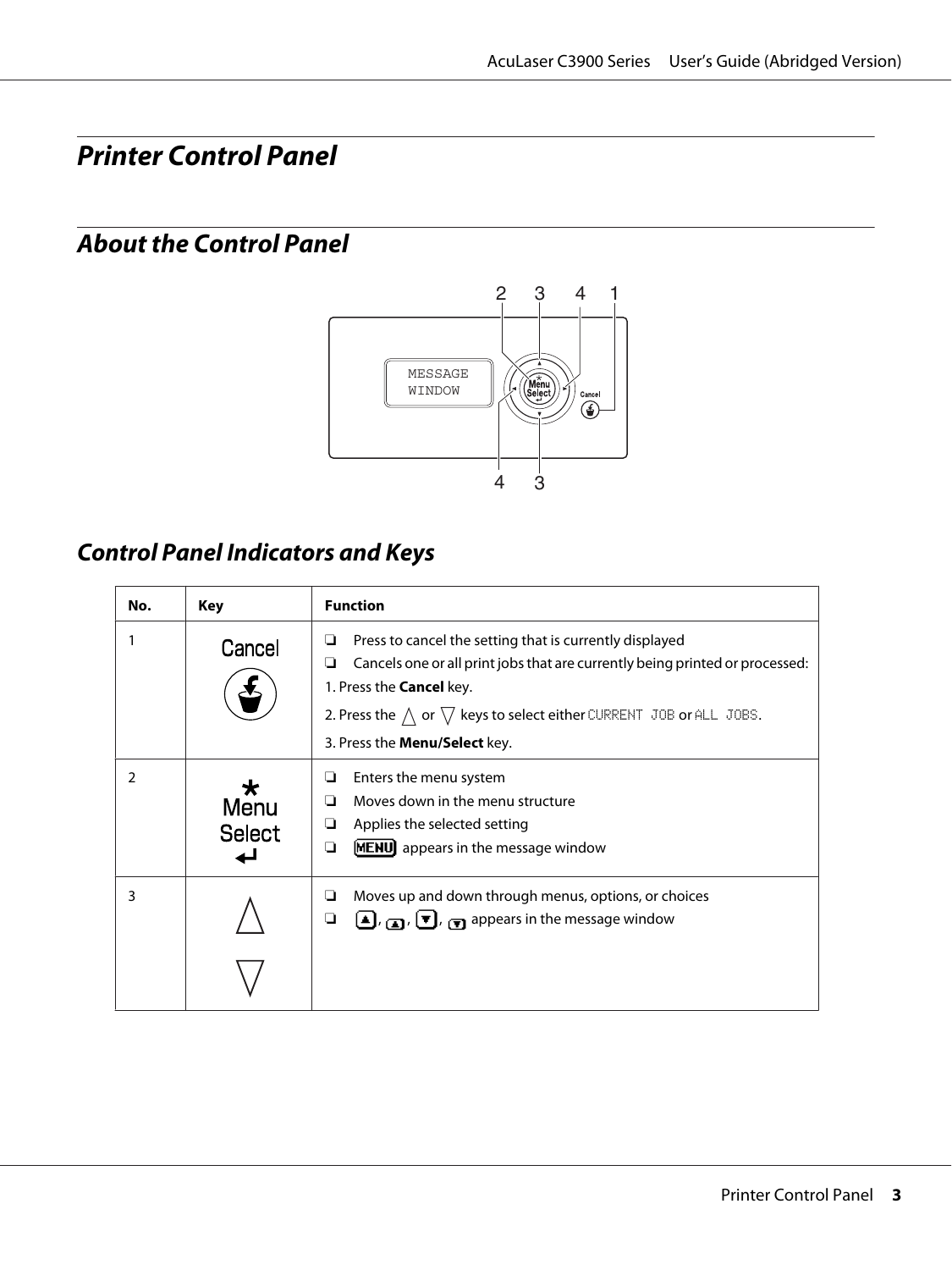| No. | Key | <b>Function</b>                                                                                                                |
|-----|-----|--------------------------------------------------------------------------------------------------------------------------------|
|     |     | Moves left and right through menus, options, or choices<br>⊔<br>$\mathbf{a}$ , $\mathbf{d}$ appears in the message window<br>⊔ |

## **Message Window**



| No.           | <b>Details</b>                                                                                                                                                                                      |  |
|---------------|-----------------------------------------------------------------------------------------------------------------------------------------------------------------------------------------------------|--|
|               | The printer status is indicated by the color of the indicator and lighting/flashing of the message window.                                                                                          |  |
|               | READY: Indicator lit up in blue and window lit up<br>❏                                                                                                                                              |  |
|               | PROCESSING or PRINTING: Indicator flashing and window lit up<br>❏                                                                                                                                   |  |
|               | ENERGY SAVER: Indicator lit up in blue and window goes off<br>❏                                                                                                                                     |  |
|               | ERROR: Indicator lit up in red and window lit up<br>❏                                                                                                                                               |  |
| $\mathcal{P}$ | The current status of the printer is displayed.                                                                                                                                                     |  |
|               | If the operator or service representative must be called, the symbol $\mathbf{A}$ and the error status are<br>❏<br>displayed.                                                                       |  |
|               | If a warning occurs, the symbol $\bigwedge$ appears.<br>◘                                                                                                                                           |  |
|               | When a USB memory device is plugged into the USB memory port, the symbol $\leftrightarrow$ appears on the right<br>❏<br>side of the message window.                                                 |  |
|               | While a print job is being received, the symbol $\Box$ appears on the right side of the message window.<br>❏<br>While a memory direct print job is being received, the symbol $\mathcal N$ appears. |  |
| 3             | Error messages are displayed.<br>❏                                                                                                                                                                  |  |
|               | While a print job is being received, the user name and the print progress are displayed.<br>❏                                                                                                       |  |
| 4             | Key information is displayed.                                                                                                                                                                       |  |
| 5             | The approximate amount of toner remaining is displayed.                                                                                                                                             |  |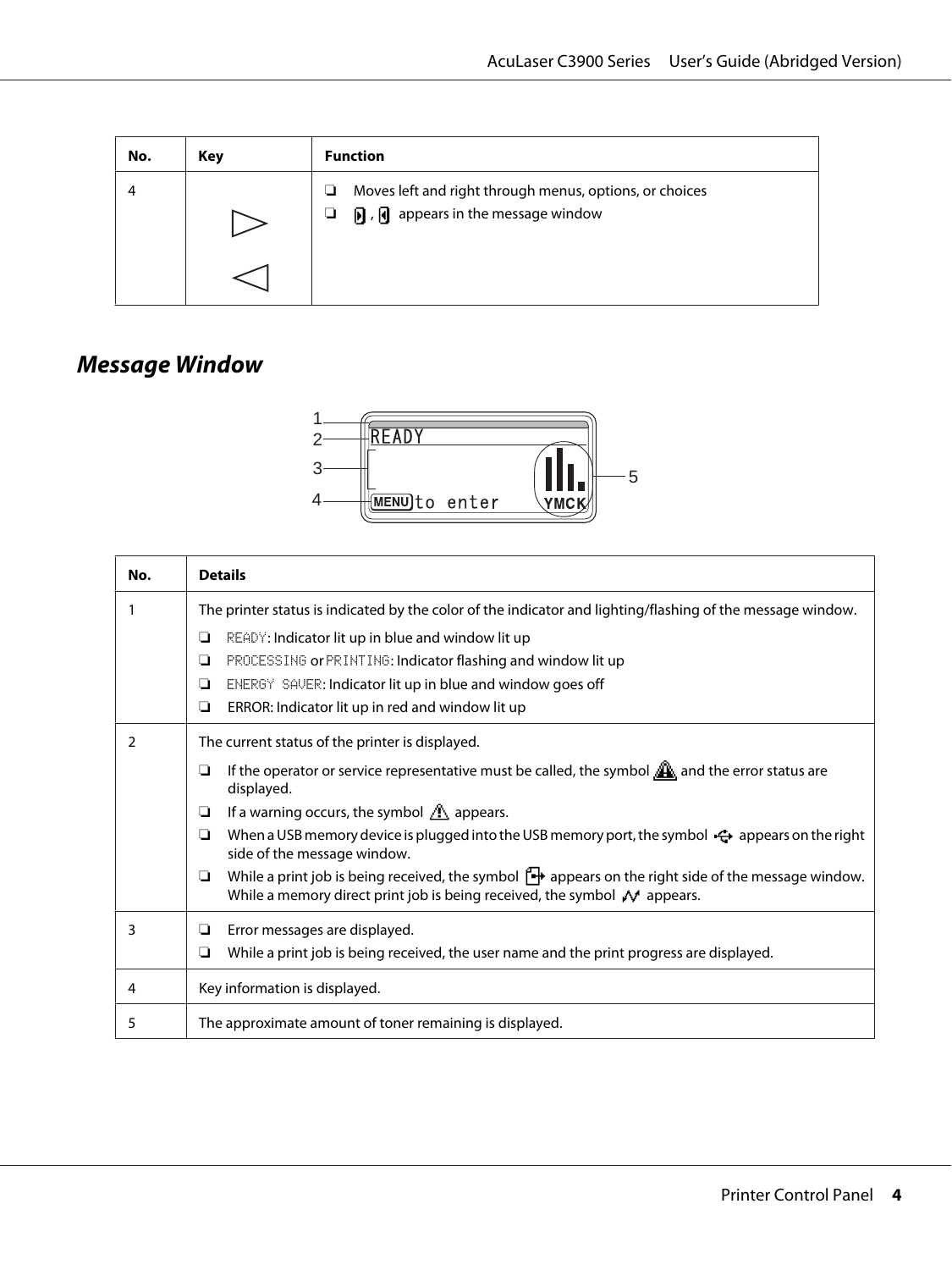## **Help Screens**

The help screens appear when the  $\nabla$  key is pressed after an error occurred, such as a media misfeed, so that the error can be corrected.

## **Configuration Menu Overview**

### **PROOF/PRINT MENU**

#### *Note:*

*This menu appears only if an optional hard disk drive is installed.*

With this menu, print jobs that were set to be saved on the hard disk by using Job Retention on the Basic tab of the printer driver can be printed or deleted.

#### *Note:*

*If* SYS DEFAULT MENU*/*SECURITY*/*LOCK PANEL *is set to* ON*, the password must be entered in order for the contents of* PROOF/PRINT MENU *to be displayed.*

#### **Printing a Stored Job**

- 1. Press the **Menu/Select** key.
- 2. Select PROOF/PRINT MENU, and then press the **Menu/Select** key.
- 3. Select the desired user name, and then press the **Menu/Select** key.
- 4. Select the desired job name, and then press the **Menu/Select** key.
- 5. Select PRINT, and then press the **Menu/Select** key.
- 6. Press the  $\wedge$  and  $\nabla$  keys to specify the number of copies to be printed.
- 7. Press the **Menu/Select** key.

Printing begins.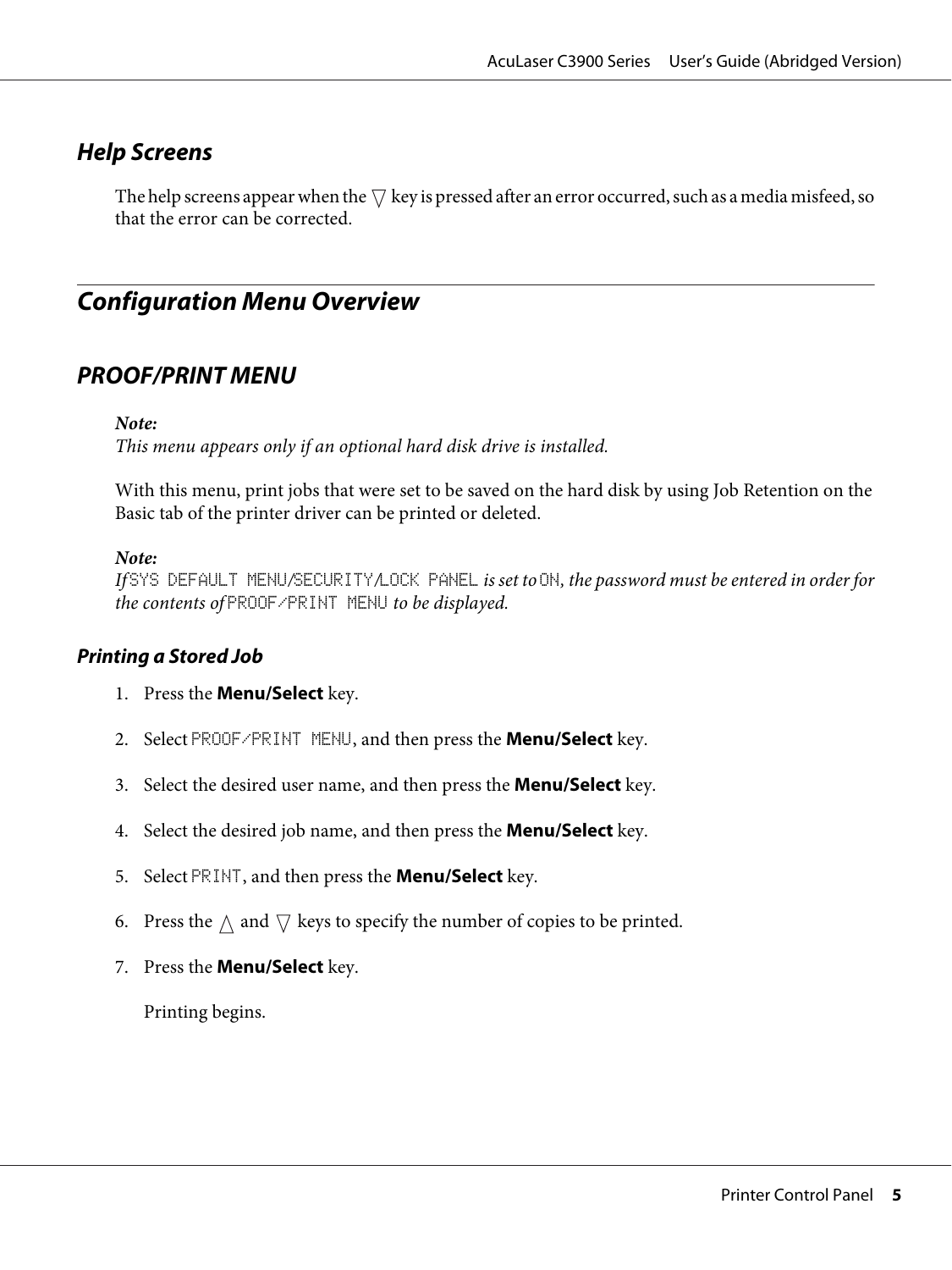## <span id="page-5-0"></span>**Replacing Consumables and Maintenance Parts**

- ❏ Failure to follow instructions as outlined in this manual could result in voiding your warranty.
- ❏ If an error message (REPLACE TONER, FUSER UNIT END OF LIFE, etc.) appears, print out the configuration page, and then check the status of the other consumables.

## **About Toner Cartridges**

Your printer uses four toner cartridges: black, yellow, magenta, and cyan. Handle the toner cartridges carefully to avoid spilling toner inside the printer or on yourself.

#### *Note:*

- ❏ *When replacing the toner cartridges, install only new cartridges. If a used toner cartridge is installed, the amount of remaining toner may not appear correctly.*
- ❏ *Do not open the toner cartridge unnecessarily. If toner is spilled, avoid inhaling it or allowing it to come in contact with your skin.*
- ❏ *If toner gets on your hands or clothes, immediately wash them with soap and water.*
- ❏ *If toner was inhaled, move to an area with fresh air, and gargle thoroughly with a large quantity of water. If conditions such as coughing appear, seek professional medical attention.*
- ❏ *If toner gets in your eyes, immediately flush them with water for at least 15 minutes. If any irritation persists, seek professional medical attention.*
- ❏ *If toner gets in your mouth, thoroughly rinse it, and then drink 1 to 2 cups of water. If necessary, seek professional medical attention.*
- ❏ *Store toner cartridges out of the reach of children.*

#### *Note:*

*The use of non-genuine toner cartridges may result in unstable performance. In addition, any damage caused by the use of non-genuine toner cartridges is not covered by the warranty, even if it occurs during the warranty period. (Although damage is not certain to result from using non-genuine toner cartridges, we strongly recommend that you use genuine toner cartridges.)*

| Type                     | <b>Parts Number</b> |
|--------------------------|---------------------|
| Toner Cartridge (Yellow) | 0590                |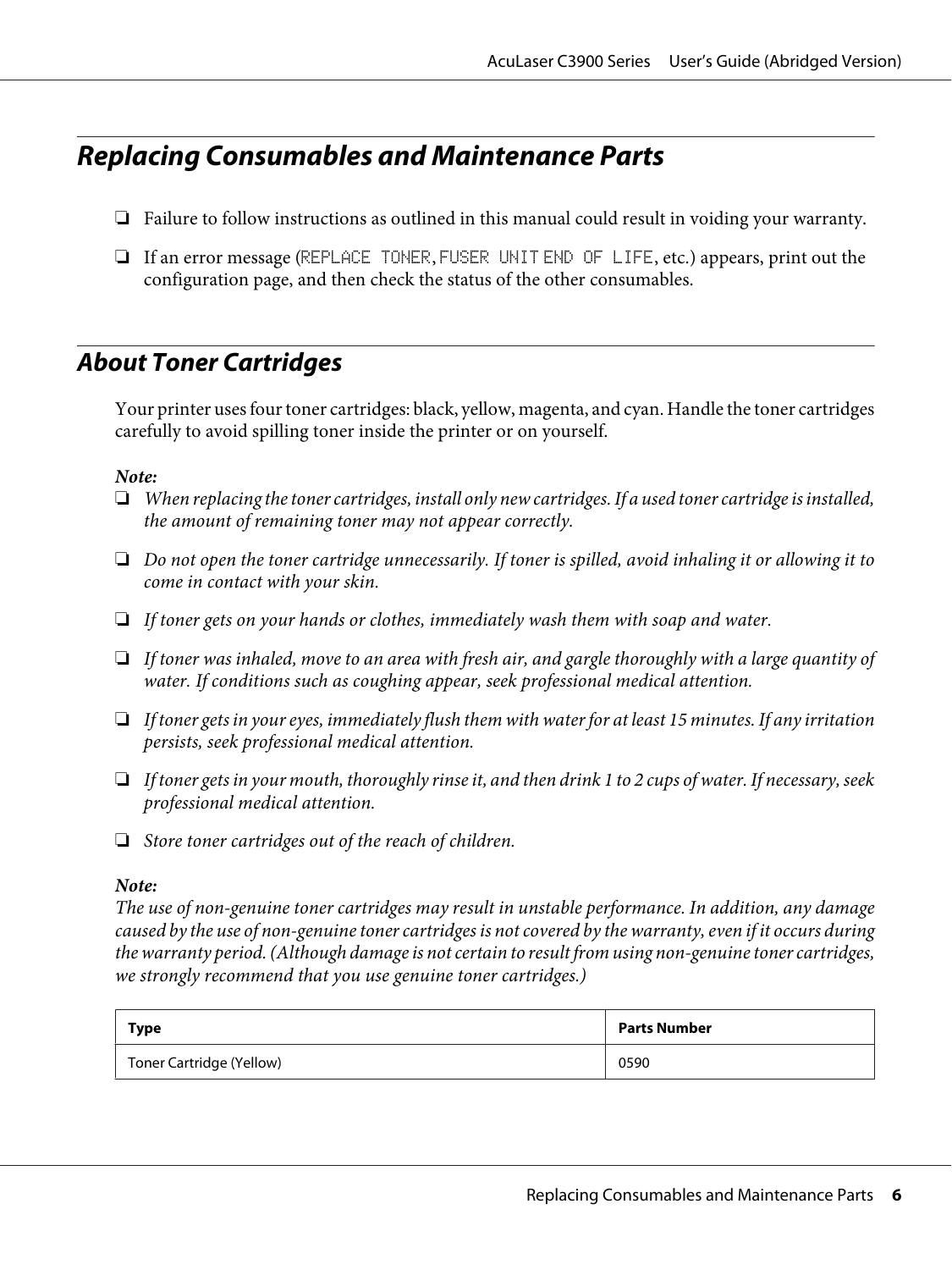| Type                           | <b>Parts Number</b> |
|--------------------------------|---------------------|
| Toner Cartridge (Magenta)      | 0591                |
| Toner Cartridge (Cyan)         | 0592                |
| Toner Cartridge (Black)        | 0593                |
| Double Toner Cartridge (Black) | 0594                |

#### *Note:*

*For optimum print quality and performance, use only the corresponded TYPE genuine Epson toner cartridges.*

Keep toner cartridges:

- ❏ In their packaging until you're ready to install them.
- ❏ In a cool, dry location away from sunlight (due to heat).

The maximum storage temperature is 35˚C (95˚F) and the maximum storage humidity is 85% (noncondensing). If the toner cartridge is moved from a cold place to a warm, humid place, condensation may occur, degrading print quality. Allow the toner to adapt to the environment for about one hour before use.

❏ Level during handling and storage.

Do not turn cartridges upside down; the toner inside the cartridges may become caked or unequally distributed.



❏ Away from salty air and corrosive gases such as aerosols.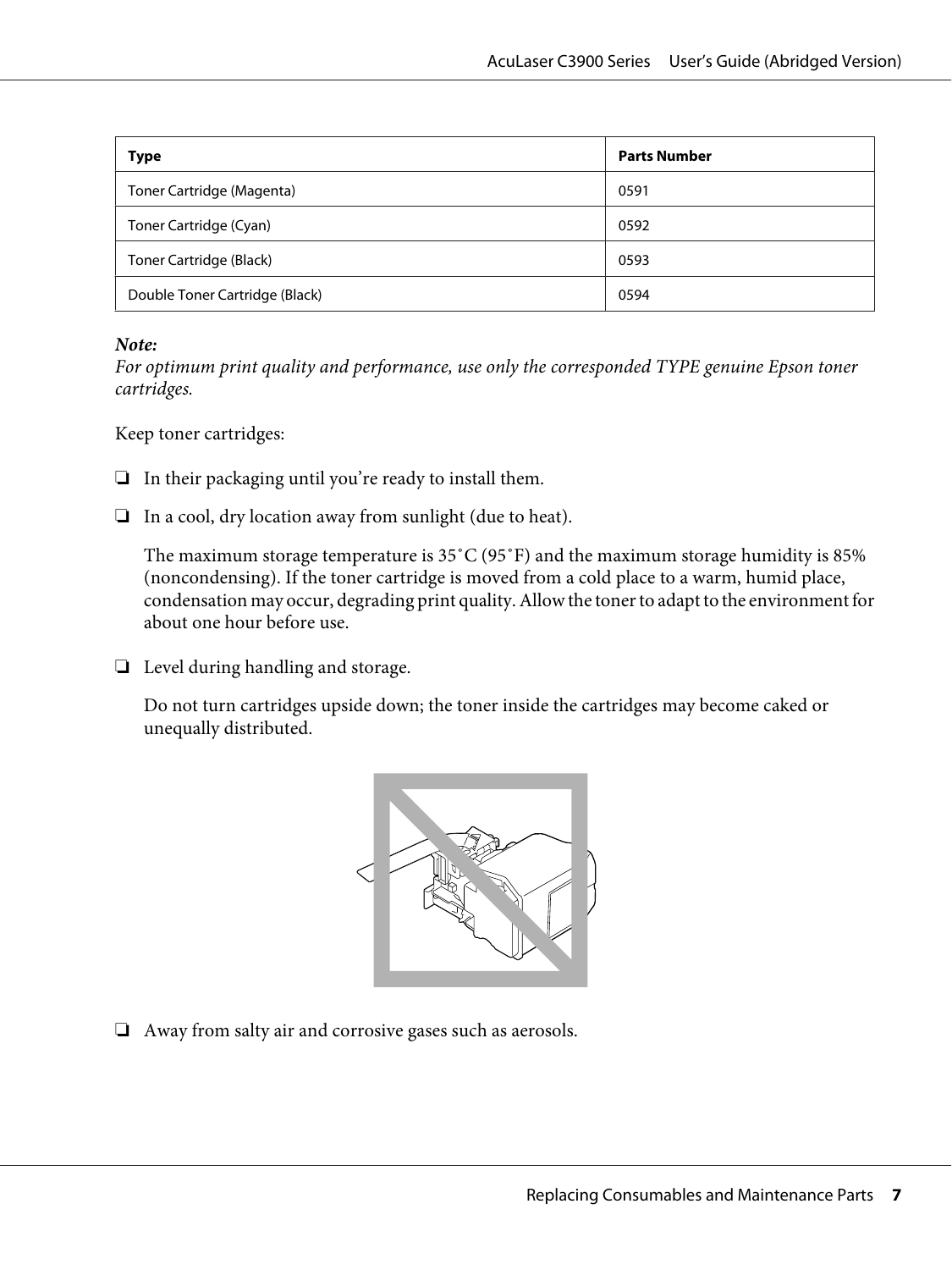## **Replacing a Toner Cartridge**

#### *Note:*

*Be careful not to spill toner while replacing a toner cartridge. If toner spills, immediately wipe it off with a soft, dry cloth.*

If TONER LOW on the SYS DEFAULT MENU/ENABLE WARNING is set to ON, the message TONER LOW X (where "X". represents the color of the toner) appears when toner cartridge becomes near empty. Follow the steps below to replace the toner cartridge.

#### *Note:*

*If* TONER LOW *on the* SYS DEFAULT MENU*/*ENABLE WARNING *is set to* OFF*, you are advised to replace the indicated toner cartridge when the message* REPLACE TONER X *appear.*

1. Open the printer's front cover.



2. Pull the front lever of the color toner cartridge indicated to the left.

The replacement procedure for the toner cartridge is the same for all colors (yellow: Y, magenta: M, cyan: C, and black: K). The following instructions show the procedure to replace the toner cartridge (Y).

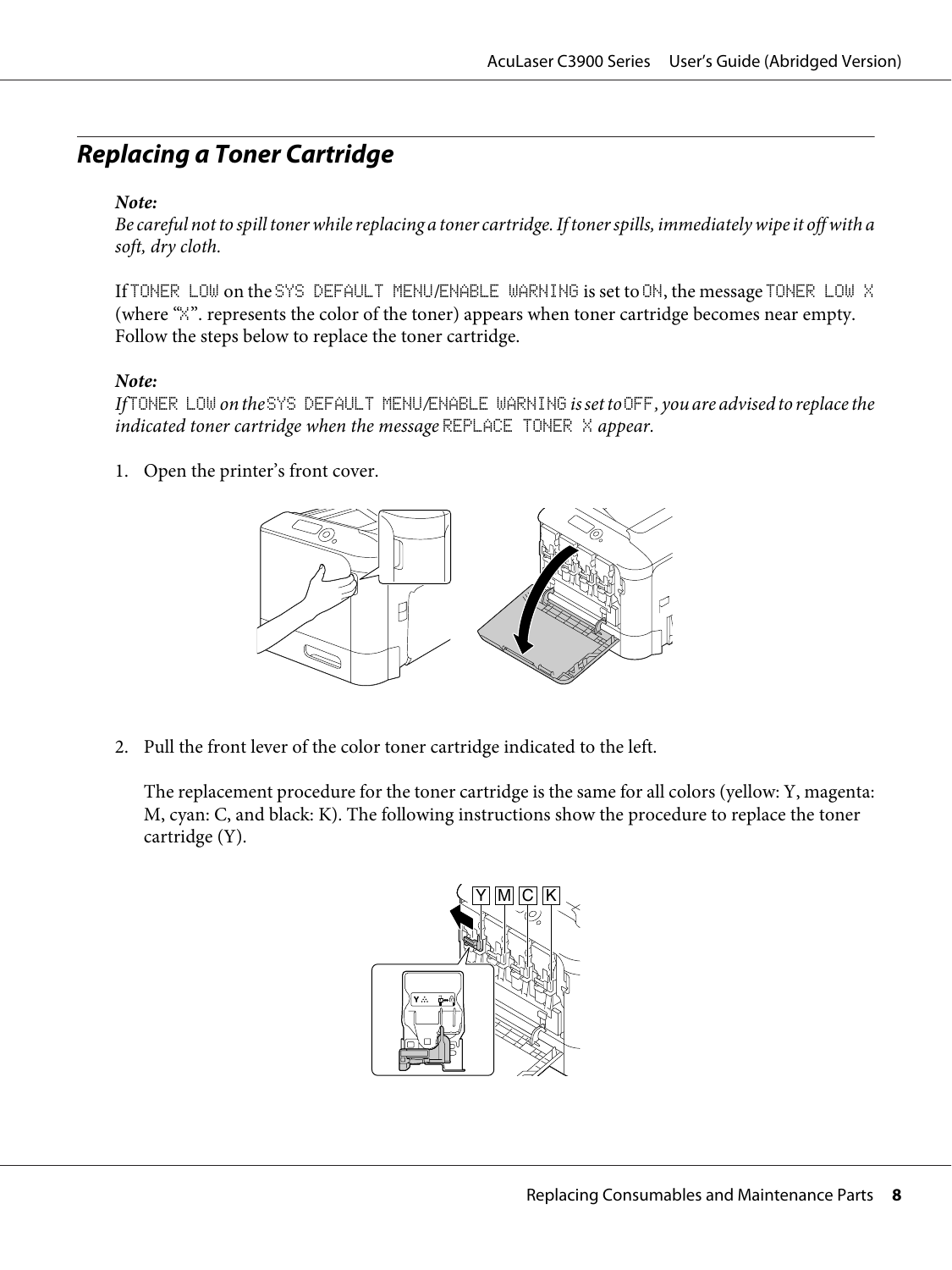3. Grab the handle of the toner cartridge to be replaced, and then pull out the cartridge. The following instructions show the procedure to replace the toner cartridge(Y).



#### *Note:*

*Dispose of the used toner cartridge according to your local regulations. Do not burn the toner cartridge. For details, refer to ["About Toner Cartridges" on page 6](#page-5-0).*

- 4. Check the color of the new toner cartridge to be installed.
- 5. Remove the toner cartridge from the bag.



6. Shake the cartridge to distribute the toner.

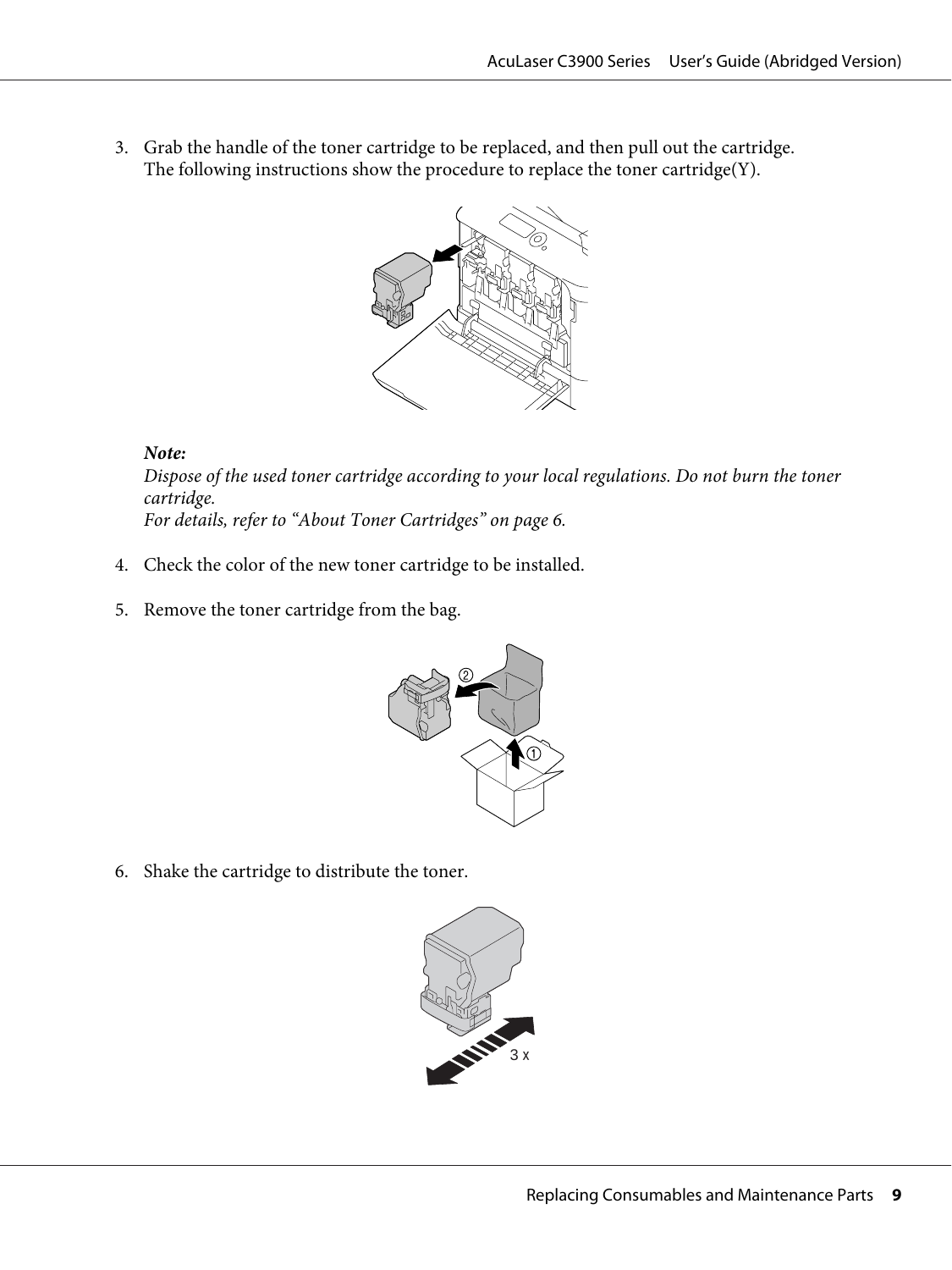7. Peel off the protective film from the right side of the toner cartridge.



8. Make sure that the toner cartridge is the same color as the printer compartment, and then insert the toner cartridge into the printer.



*Note: Fully insert the toner cartridge.*

9. Pull the lever to the right to lock it in place.

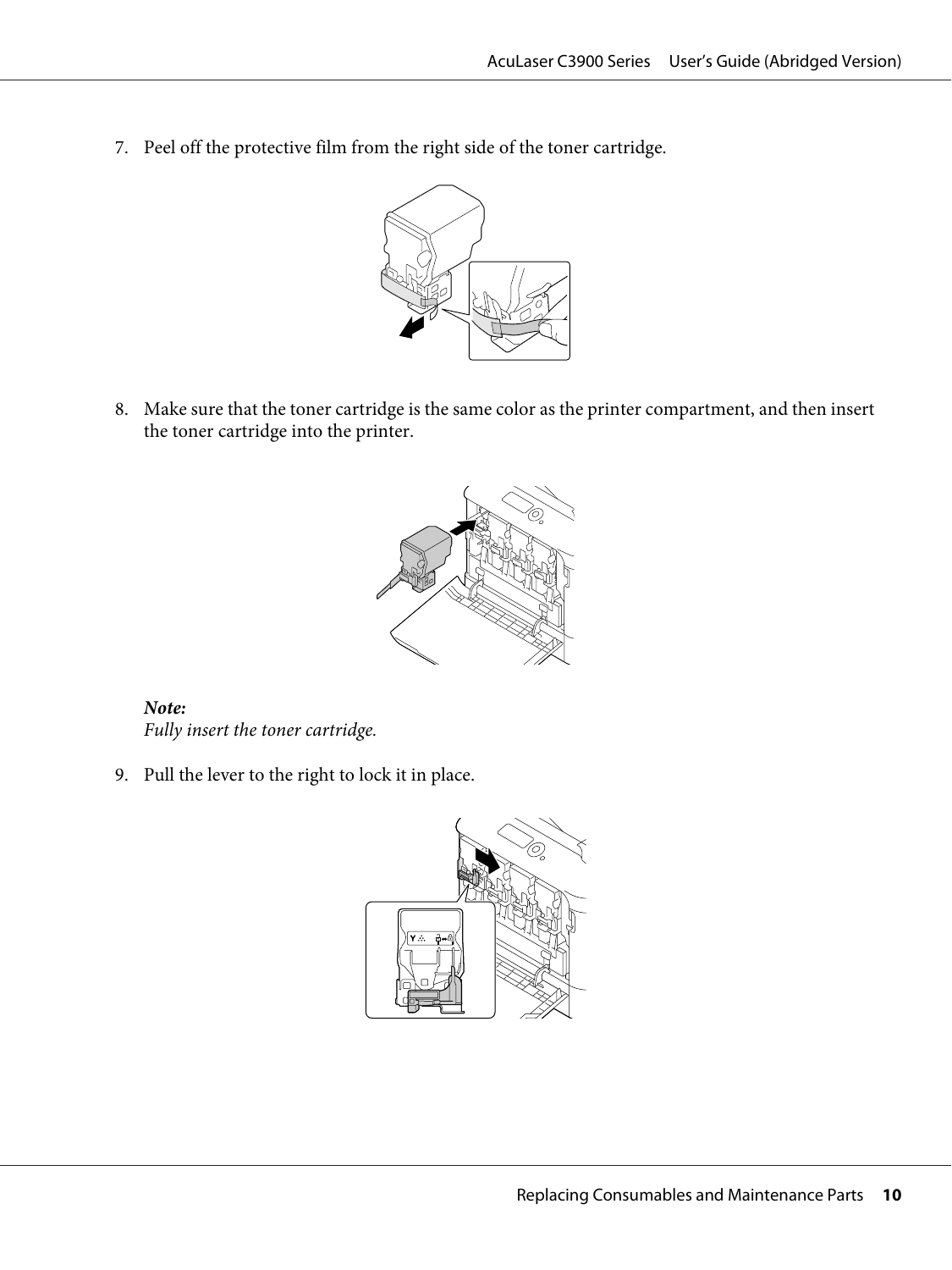#### *Note:*

- ❏ *The front lever should be securely returned to its original position; otherwise, the front cover of the printer cannot be closed.*
- ❏ *If it is difficult to operate the lever, push it in.*
- 10. Make sure that the toner cartridge is securely installed, and then peel off the protective film.



11. Close the front cover.



*Note:*

*When closing the front cover, press the area of the cover with small projections.*

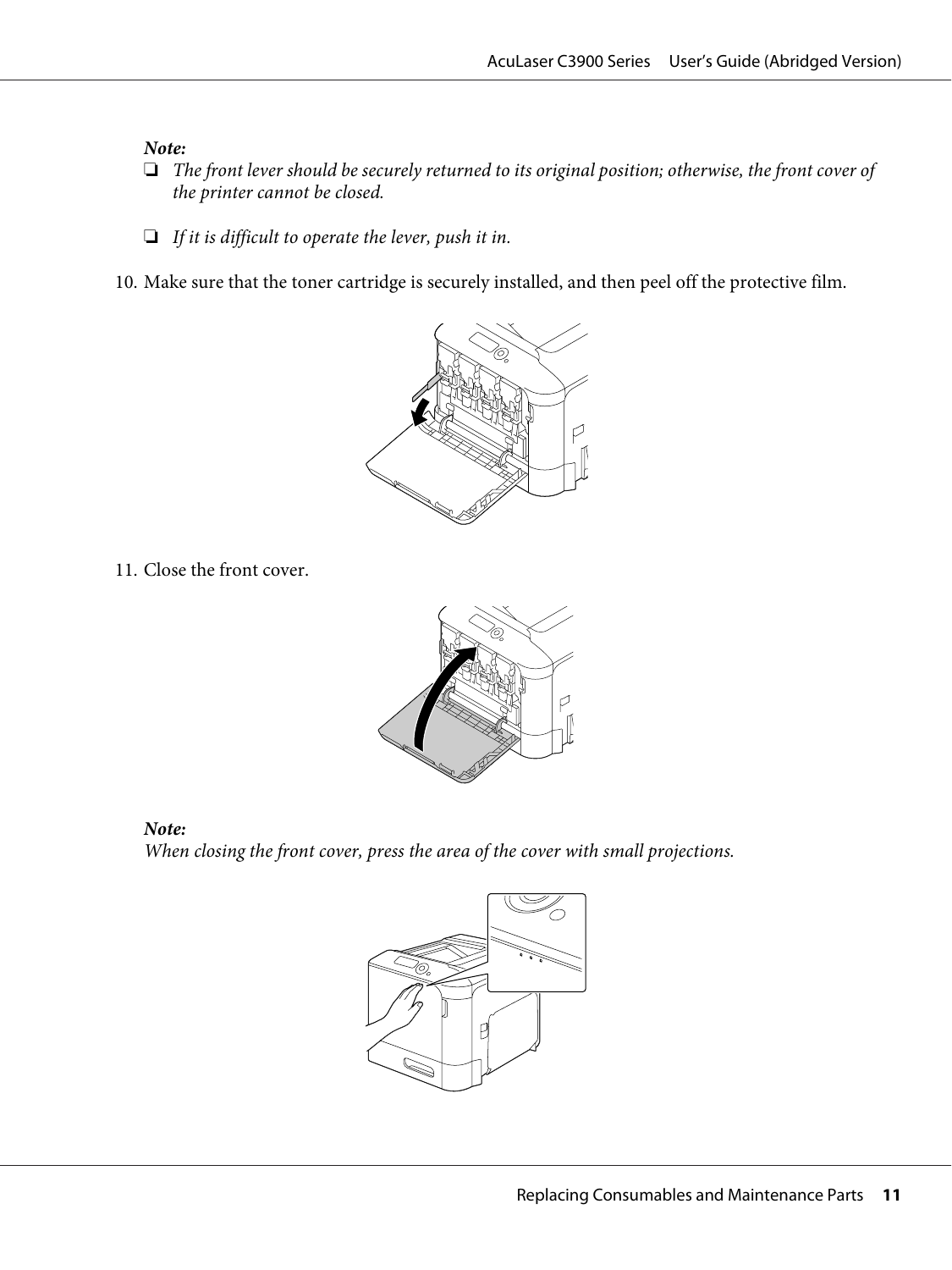## **Replacing a Photoconductor Unit**

| Type                          | <b>Parts Number</b> |  |
|-------------------------------|---------------------|--|
| Photoconductor Unit (Yellow)  | 1201                |  |
| Photoconductor Unit (Magenta) | 1202                |  |
| Photoconductor Unit (Cyan)    | 1203                |  |
| Photoconductor Unit (Black)   | 1204                |  |

#### *Note:*

*Do not touch the OPC drum surface. This could lower image quality.*



If P/U LOW on the SYS DEFAULT MENU/ENABLE WARNING is set to ON, the message P/U LOW X (where  $\mathbb{R}^n$ . represents the color of the toner) appears when a photoconductor unit becomes near empty. Follow the steps below to replace the photoconductor unit.

#### *Note:*

*You are advised to replace the indicated photoconductor unit when the message*  $P/U$  LIFE  $\times$  *appears.* 

- 1. Check the message window to see which color photoconductor unit needs replacing.
- 2. Open the printer's front cover.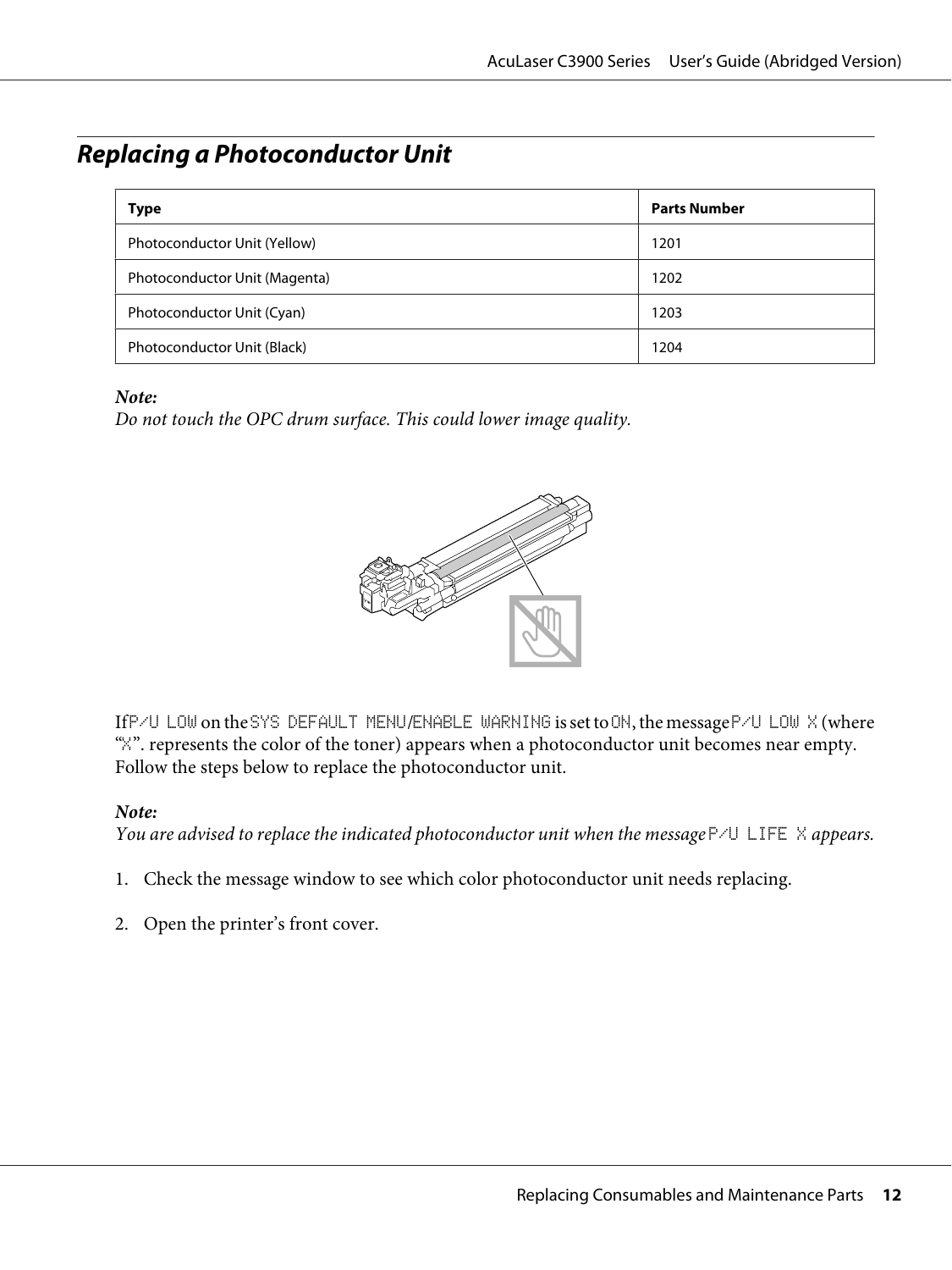

3. Pull the front lever of the color toner cartridge indicated to the left.

The replacement procedure for the photoconductor unit is the same for all colors (yellow: Y, magenta: M, cyan: C, and black: K). The following instructions show the procedure to replace the toner cartridge (K).



4. Grab the handle of the toner cartridge to be removed, and then pull out the cartridge.



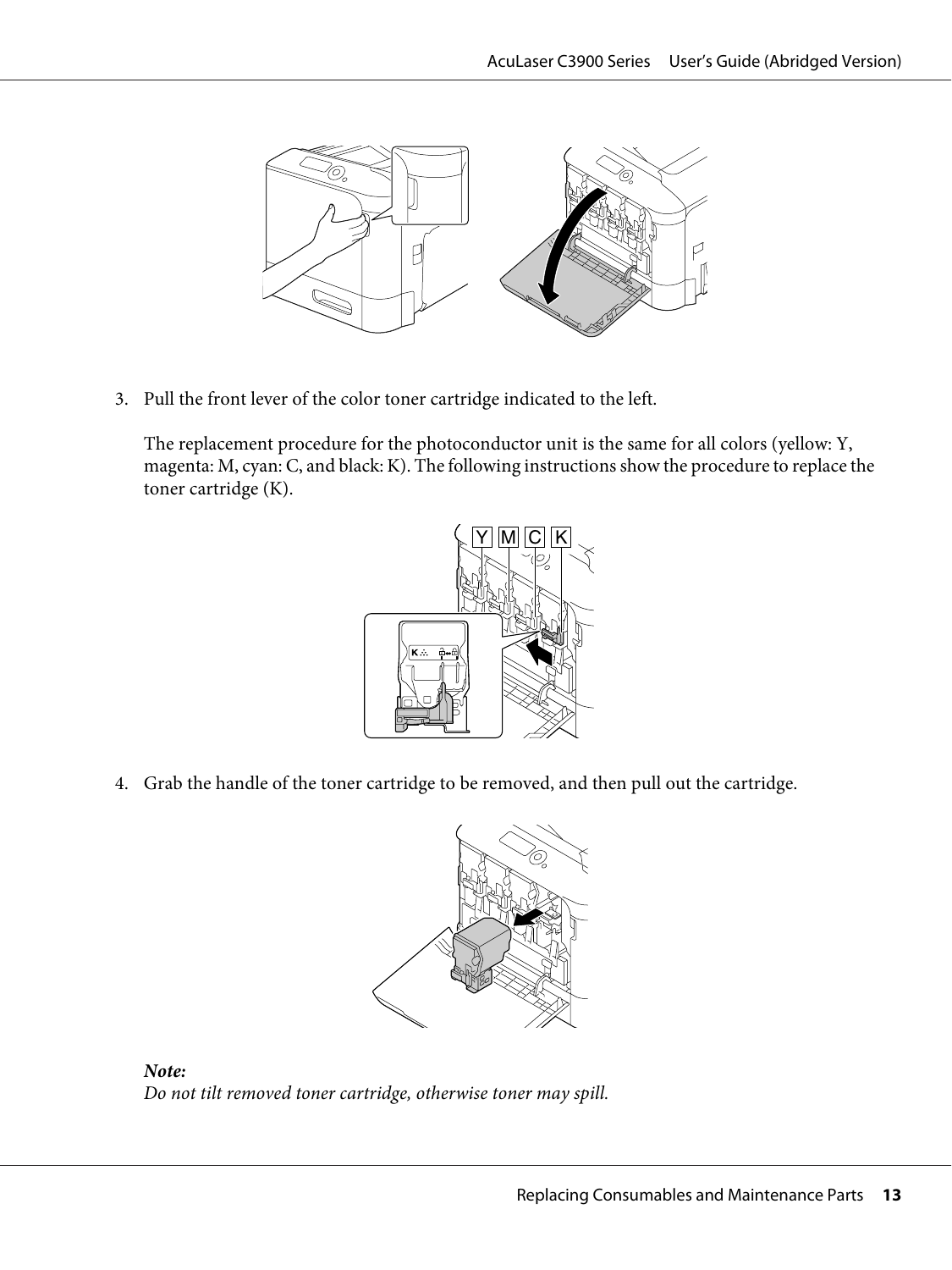5. Pull up the waste toner bottle to unlock it.



6. Grab the left and right handles of the waste toner bottle, and then slowly pull out the bottle.



#### *Note:*

*Do not tilt removed waste toner box, otherwise waste toner may spill.*

7. While pressing down the area marked "Push" on the photoconductor unit to be replaced, slide the unit completely out of the printer.

The following instructions show the procedure to replace the photoconductor unit (Black).

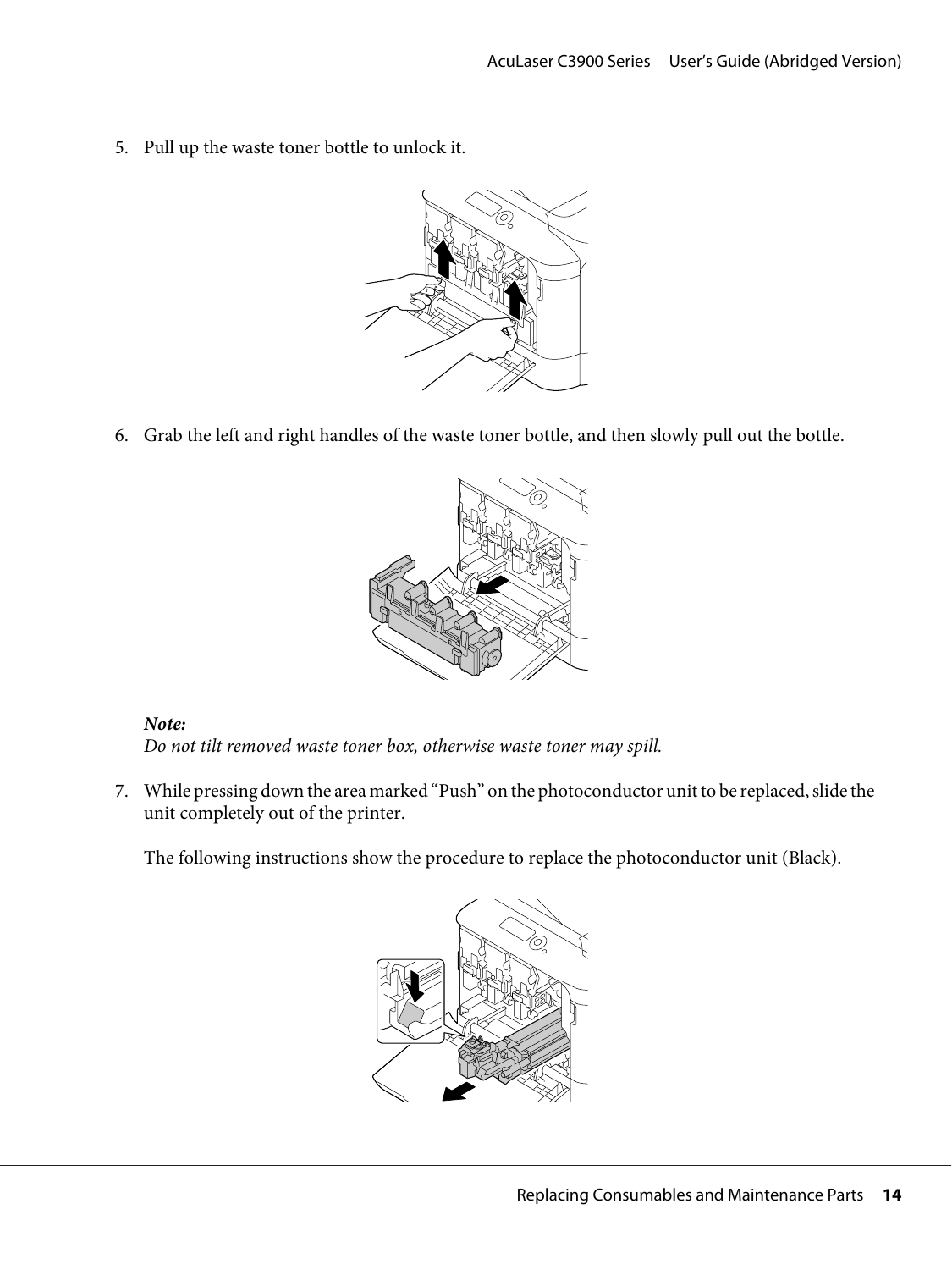#### *Note:*

*Dispose of the used photoconductor unit according to your local regulations. Do not burn the photoconductor unit.*

8. Check the color of the new photoconductor unit to be installed.

#### *Note:*

*In order to prevent toner from spilling, leave the photoconductor unit in the bag until step 7 is being performed.*

9. Remove the photoconductor unit from the bag.



10. Hold the photoconductor unit with both hands, and then shake it twice as shown in the illustration.



*Note:*

*Do not grab the bottom of the bag; otherwise, the photoconductor unit may be damaged, resulting in decreased print quality.*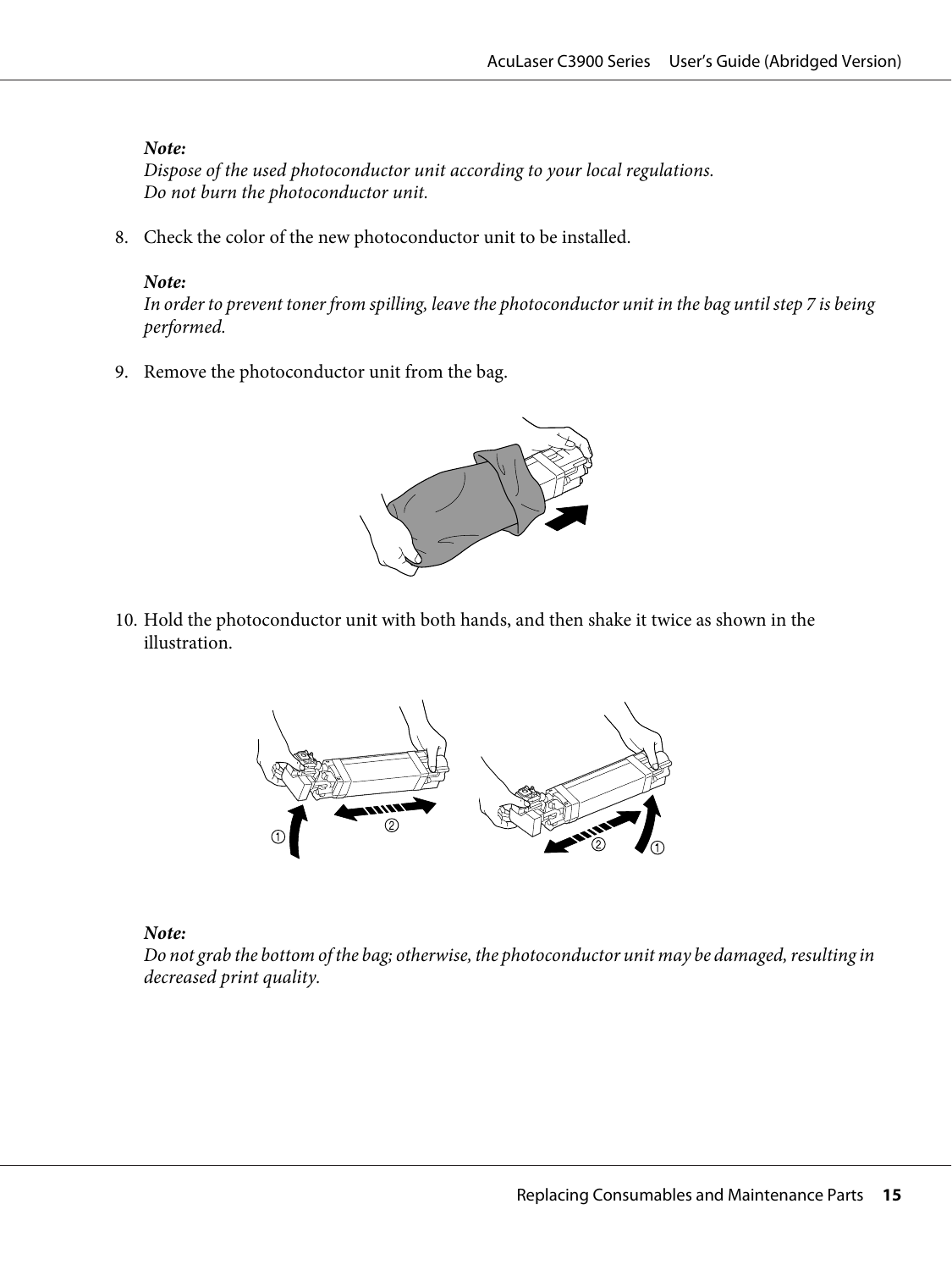11. Remove the protective cover from the photoconductor unit. Remove all packing tape from the photoconductor unit.



12. Remove the paper from the photoconductor unit. Remove the protective cover from the photoconductor unit.



13. Make sure that the new photoconductor unit to be installed is the same color as the printer compartment, and then insert the photoconductor unit into the printer so it locks.

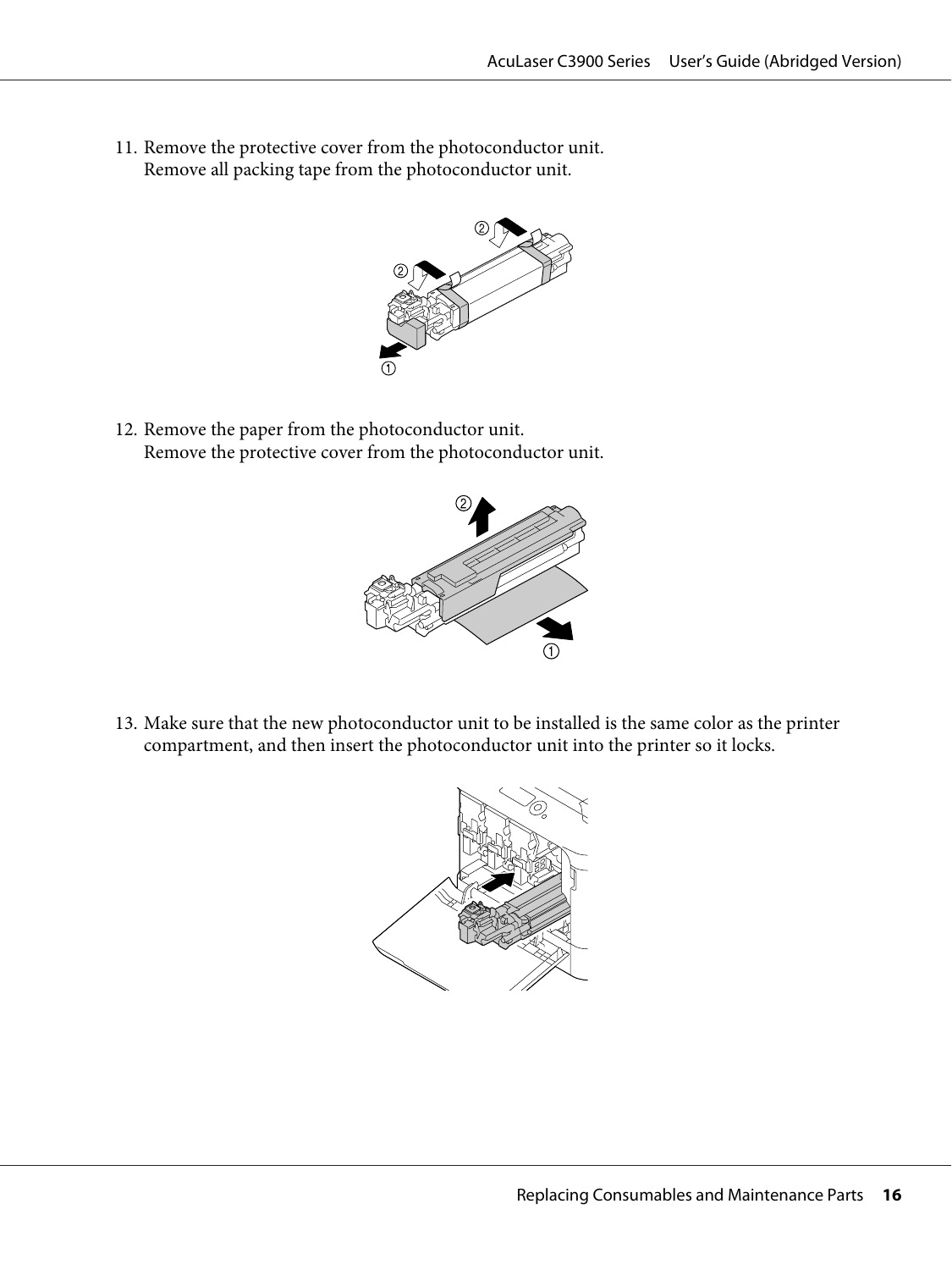14. Press in on the waste toner bottle until it locks into place.



15. Make sure that the toner cartridge is the same color as the printer compartment, and then insert the toner cartridge into the printer.



*Note: Fully insert the toner cartridge.*

16. Pull the lever to the right to lock it in place.

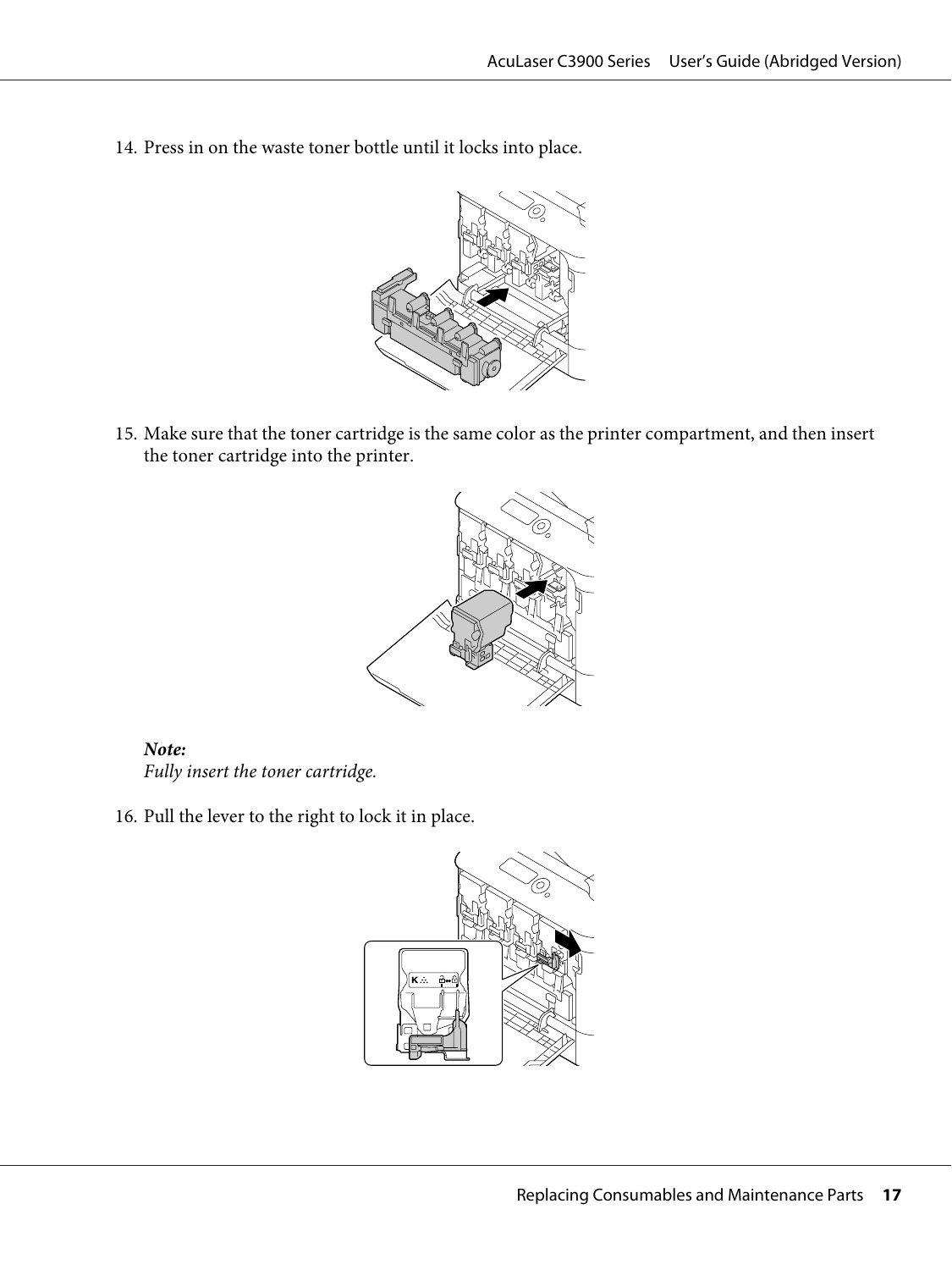#### *Note:*

- ❏ *The front lever should be securely returned to its original position; otherwise, the front cover of the printer cannot be closed.*
- ❏ *If it is difficult to operate the lever, push it in.*
- 17. Close the front cover.



#### *Note:*

*When closing the front cover, press the area of the cover with small projections.*



## **Replacing the Waste Toner Bottle**

When the waste toner bottle becomes full, the message WASTE TONER FULL/REPLACE BOTTLE appears in the message window. The printer stops and will not start again until the waste toner bottle is replaced.

1. Open the printer's front cover.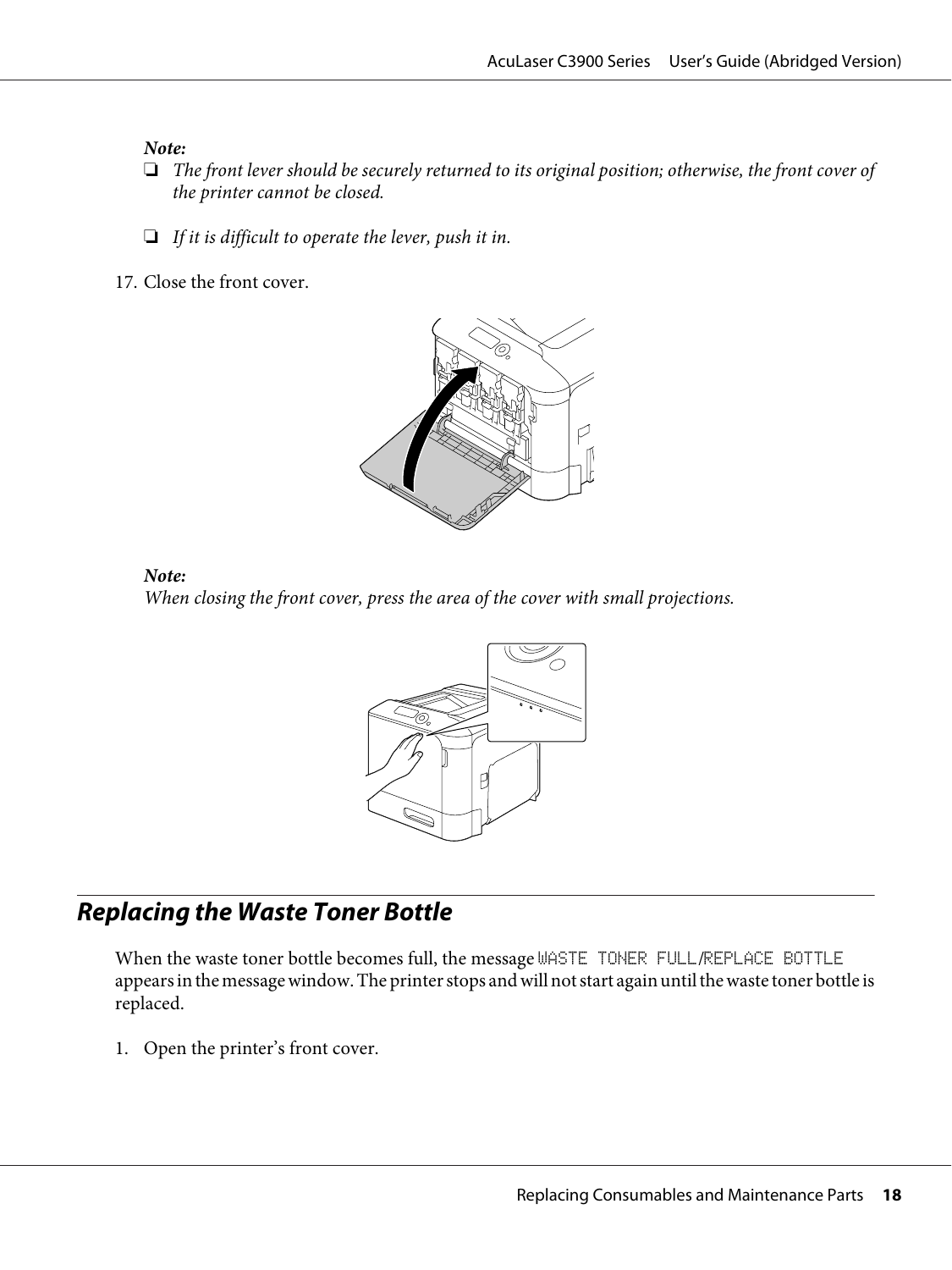

2. Pull up the waste toner bottle to unlock it.



3. Grab the left and right handles of the waste toner bottle, and then slowly pull out the bottle.



*Note: Do not tilt removed waste toner box, otherwise waste toner may spill.*

4. Remove the new waste toner bottle from its packaging. Insert the used waste toner bottle into the plastic bag included in the box, and then box it up.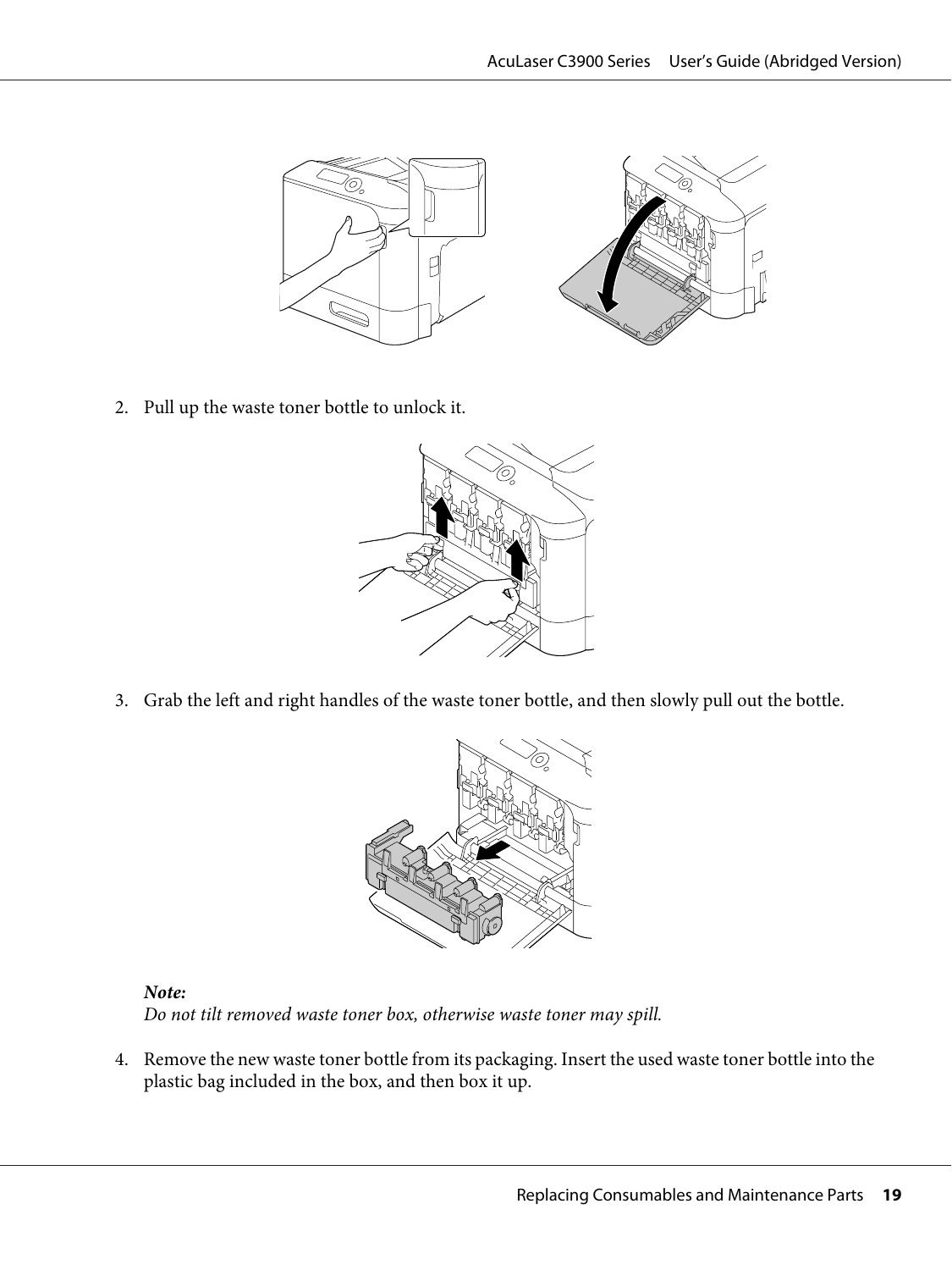#### *Note:*

*Dispose of the used waste toner bottle according to your local regulations. Do not burn the waste toner bottle.*

5. Press in on the waste toner bottle until it locks into place.



6. Close the front cover.



#### *Note:*

❏ *When closing the front cover, press the area of the cover with small projections.*



❏ *If the waste toner bottle is not fully inserted, the front cover cannot be closed.*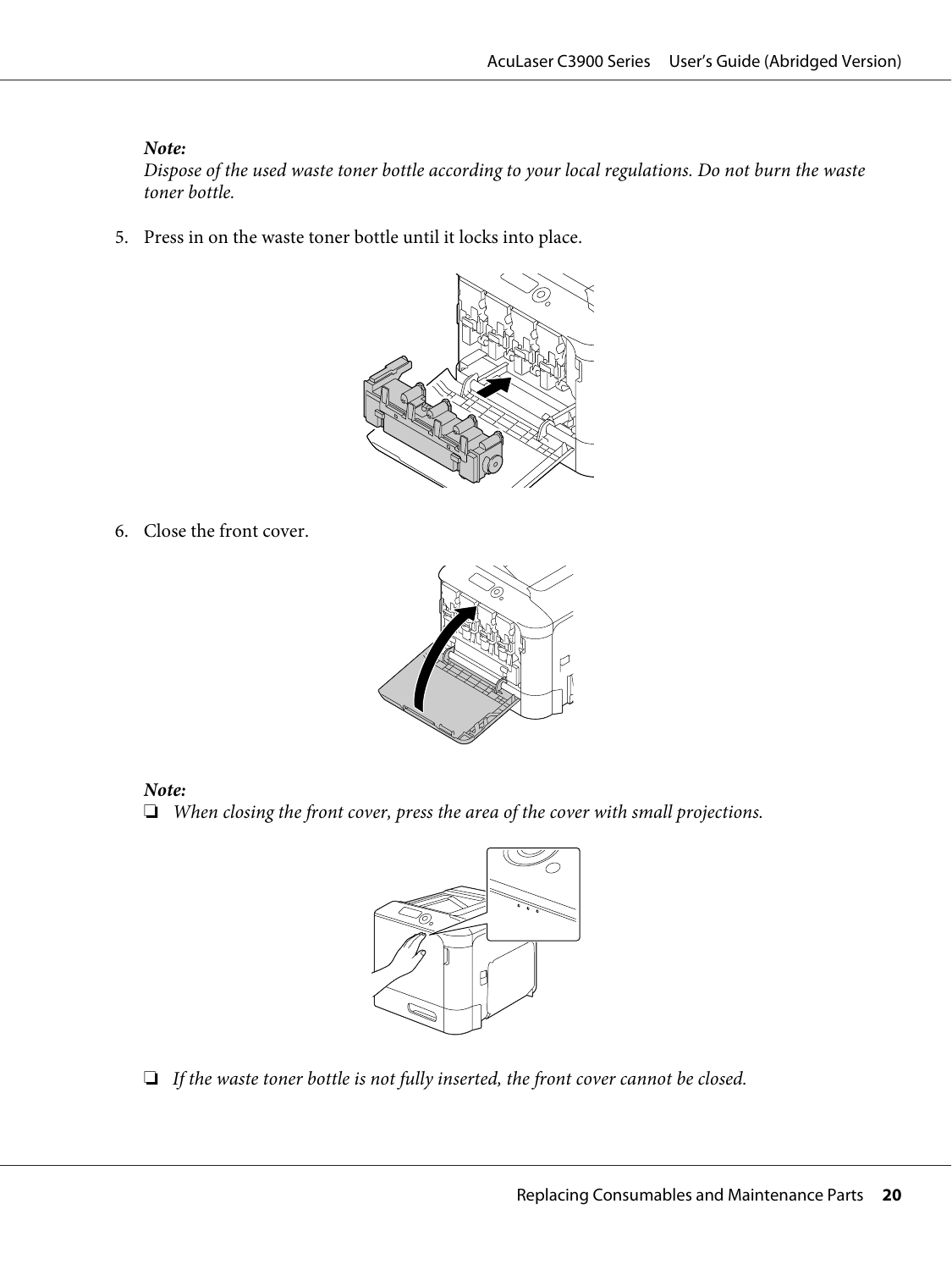## **Replacing the Backup Battery**

When the backup battery is at its end of life, the printer's date and time cannot be retained. Follow the procedure described below to replace the backup battery.

#### *Note:*

*Only use the coin-shaped 3V lithium battery CR2032. It's very important to protect the printer controller board and any associated circuit boards from electrostatic damage. In addition, always handle circuit boards by the edges only.*

- 1. Turn off the printer and disconnect the power cord and interface cables.
- 2. Using a screwdriver, remove two screws.



3. Slide the panel slightly to the down and lift it off the printer.

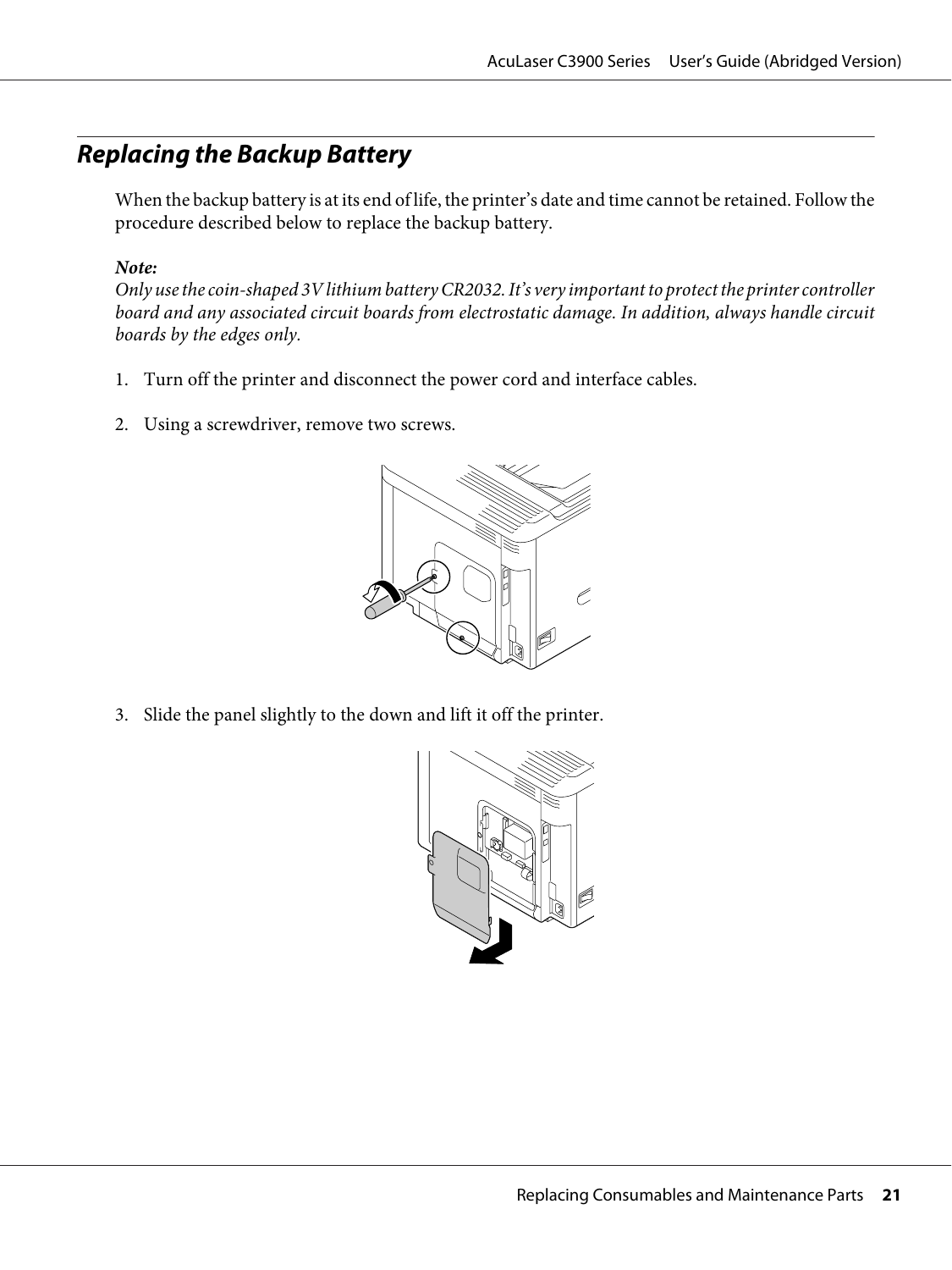4. Remove the backup battery.



5. Insert a new backup battery.



#### *Note:*

- ❏ *When inserting the new backup battery, be sure that the + side faces front.*
- ❏ *Risk of explosion if battery is replaced by an incorrect type. Dispose of used batteries according to your local regulations. Do not burn the backup battery.*
- 6. Reinstall the panel and tighten two screws.
- 7. Reconnect all interface cables.
- 8. Reconnect the power cord, and turn on the printer.
- 9. Use DATE on the SYS DEFAULT MENU/CLOCK menu to set the date, and use TIME on the SYS DEFAULT MENU/CLOCK menu to set the time.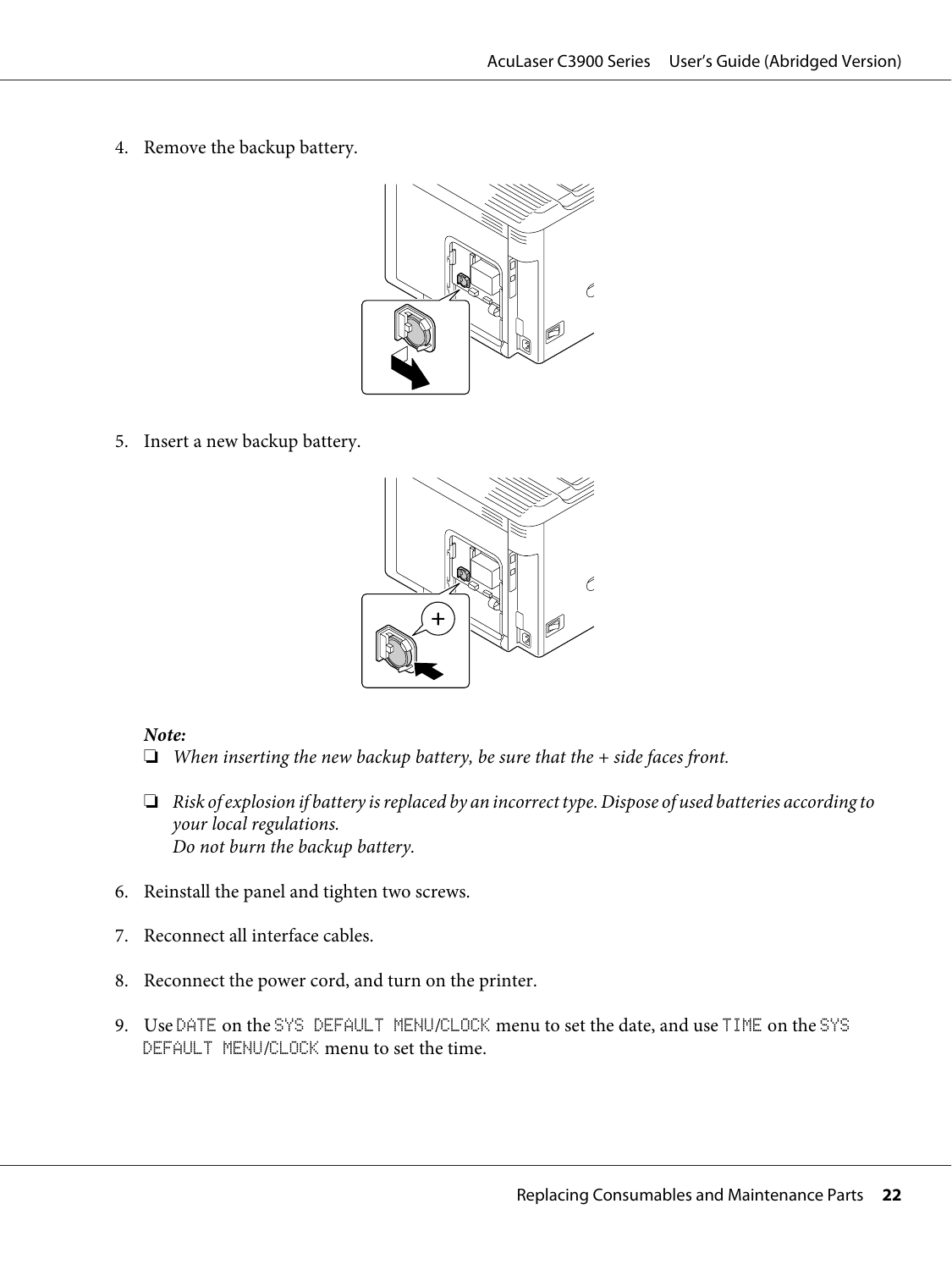## **Replacing the Fuser Unit**

When the time to replace the fuser unit is reached, the message FUSER UNIT/END OF LIFE appears. Printing can continue even after this message appears; however, since the print quality is reduced, the fuser unit should be replaced immediately.

1. Turn off the printer.

#### *Note:*

*There are extremely hot parts within the machine. Before replacing the fuser unit, wait about 40 minutes after turning off the machine, and then check that the fusing section has reached room temperature, otherwise, you may get burnt.*

2. Pull the lever, and then open the right side cover.



#### *Note:*

*Before opening the right side cover, fold up Tray 1.*

3. Open the eject cover.

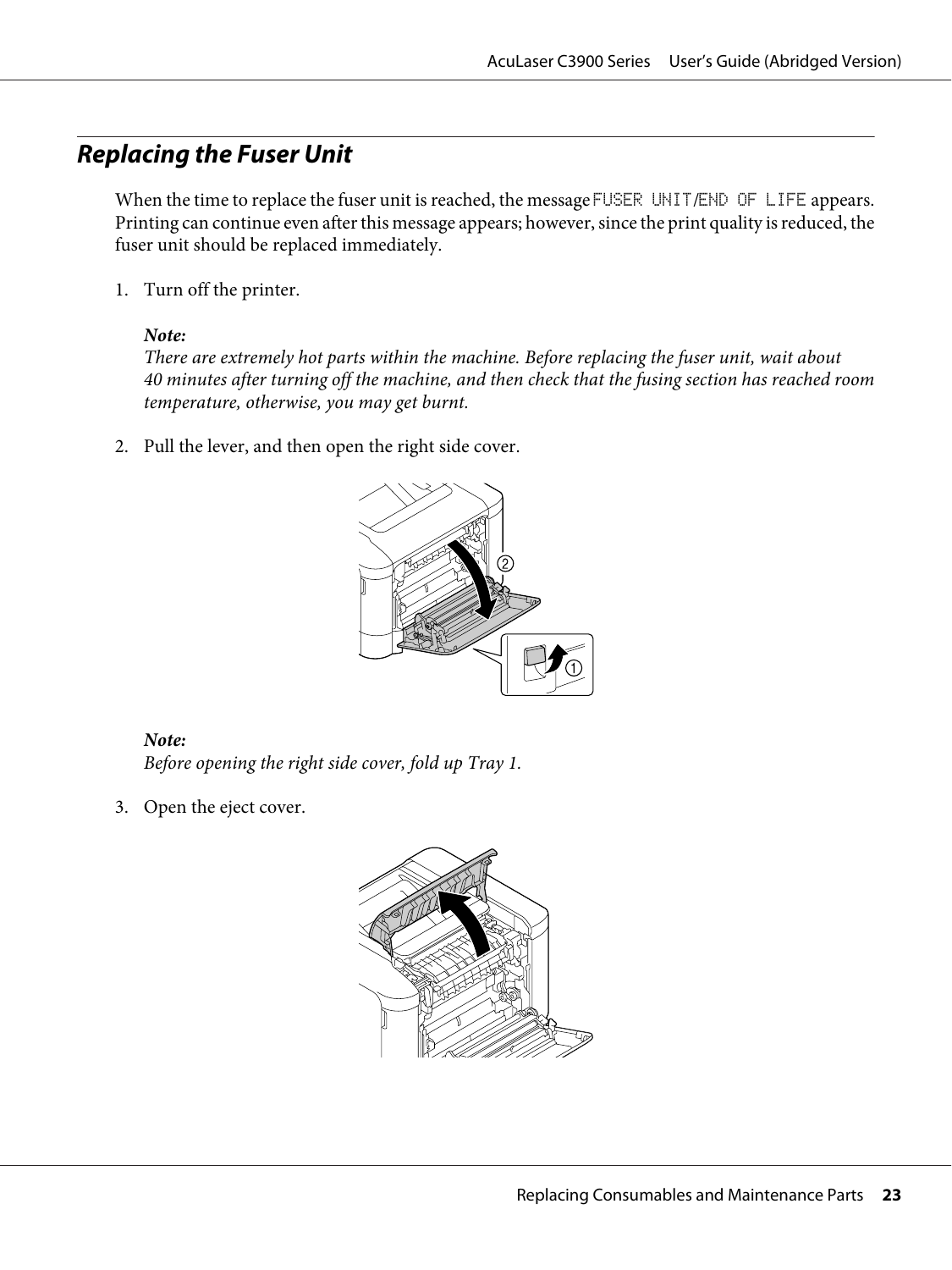4. Open the fuser unit cover.



5. Pull down the 2 levers.



6. Remove the fuser unit.

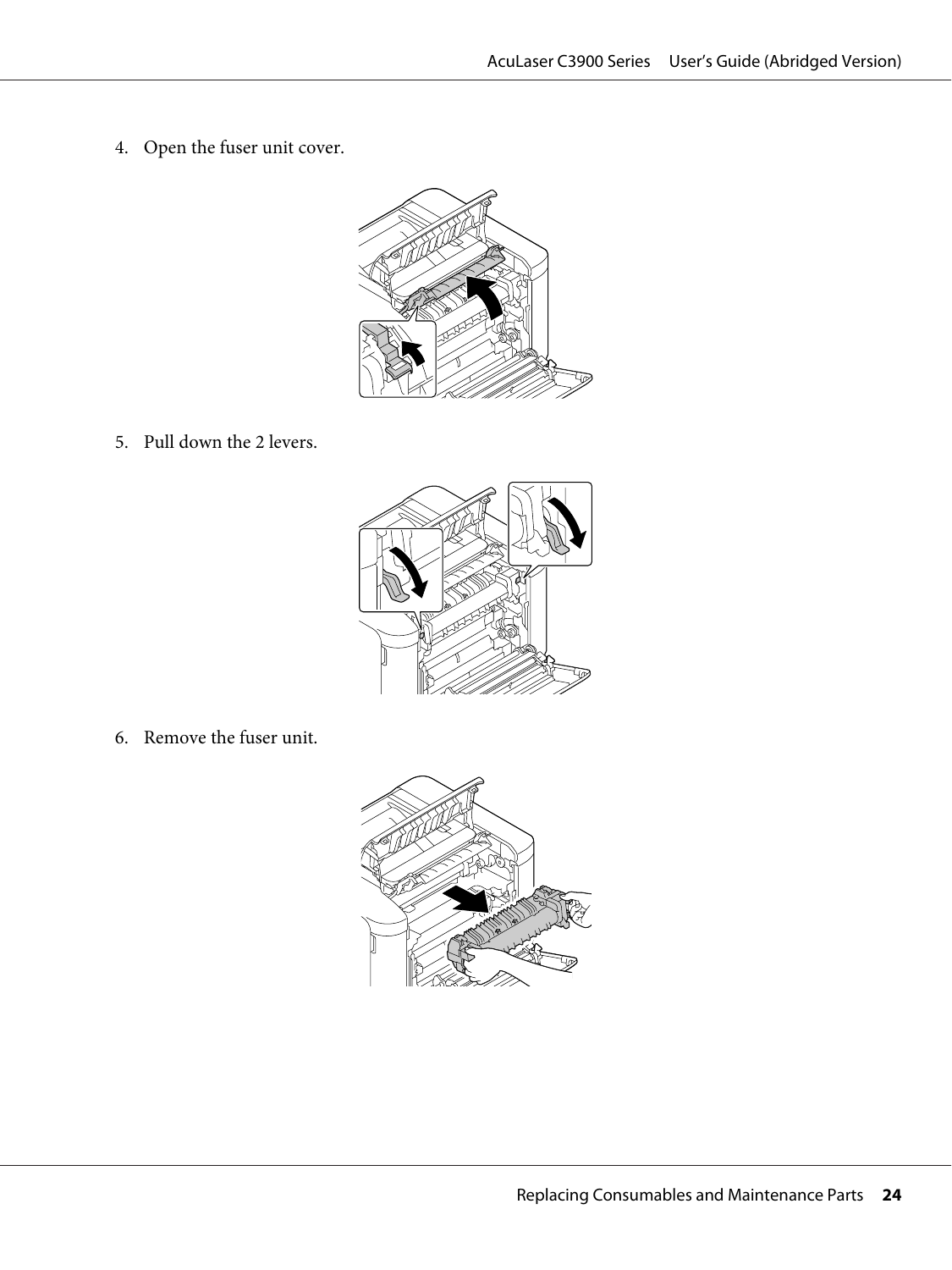7. Prepare a new fuser unit.



*Note: Be careful not to touch the surface of the fuser roller.*

8. Pull down the 2 levers of a new fuser unit.



9. Insert the fuser unit until it locks into place.

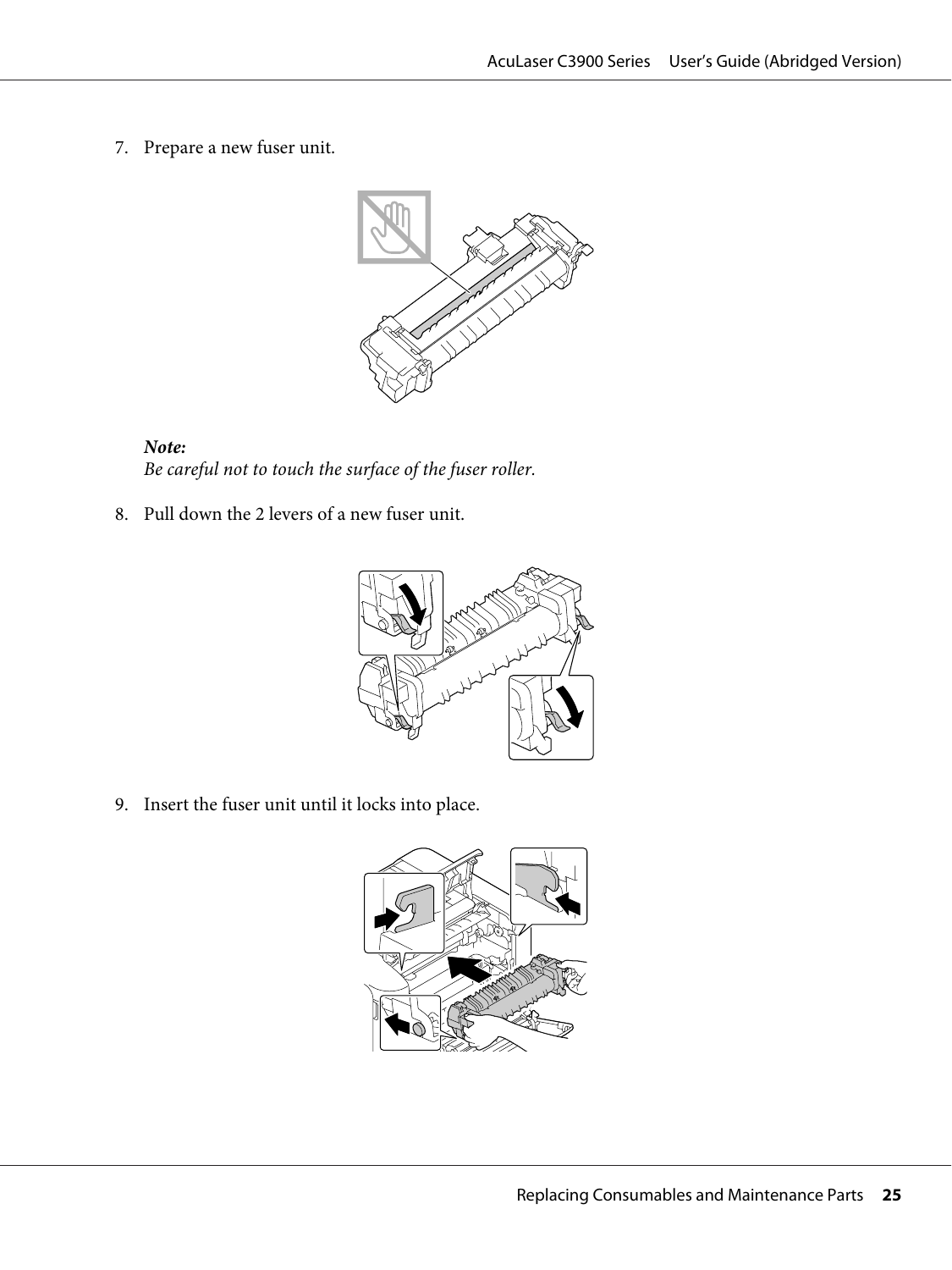10. Lift up the two levers.



11. Close the fuser unit cover.



12. Close the eject cover.